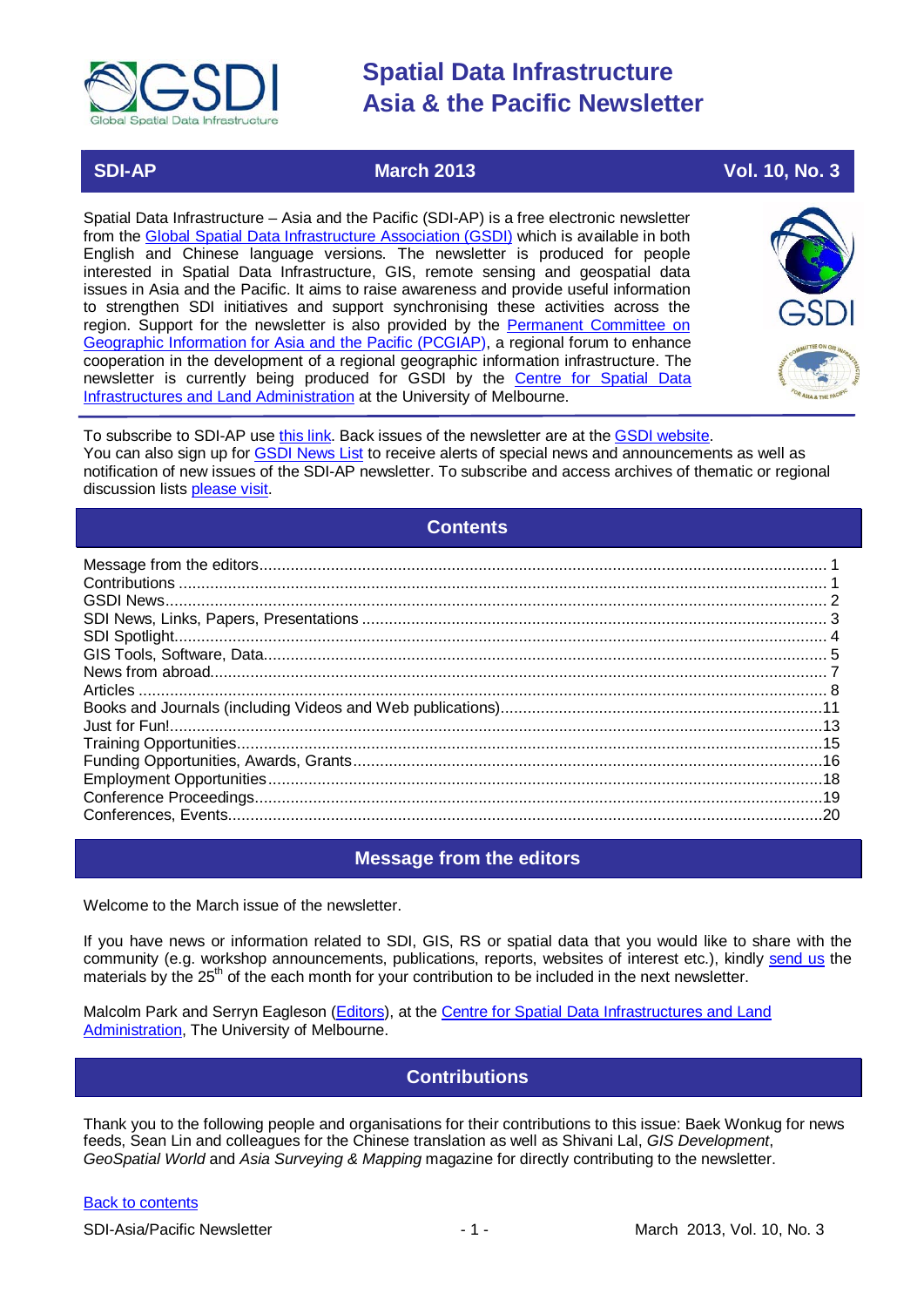

## **GSDI News**

#### <span id="page-1-0"></span>**GSDI 14 Conference Preparations**

Preparations continue for the joint GSDI 14 World Conference and AfricaGIS 2013 Conference scheduled to be held in Addis Ababa, Ethiopia, at the UNECA Conference Center, in early November 2013 in partnership with GSDI Association, EIS-Africa, the International Geospatial Society, and the United Nations Economic Commission for Africa (UNECA).

AfricaGIS is the largest regularly occurring GIS conference in Africa with participants from the whole continent. The GSDI World Conference moves to sites across the globe to offer geospatial specialists from all parts of the world opportunities to better exchange ideas and learn from peers in building spatial data infrastructure. [For](http://www.gsdi.org/gsdiConferences)  [past conferences.](http://www.gsdi.org/gsdiConferences)

The selected theme of the conference is "Spatial Enablement in Support of Economic Development and Poverty Reduction" The pressing needs of African nations, their citizens, and the needs of economically disadvantaged nations generally are a particular emphasis of the conference and include such concerns as:

- sustainable development,
- economic development,
- business intelligence and business geographics,
- disaster prevention, warning, management, response, and recovery,
- alleviation of poverty and crime,
- lessening the digital divide including access to information technologies,
- ensuring food security,
- support of transportation, health and communication systems, and
- facilitating land ownership.

Substantial reduction in registration fees will be available for local participants, members of EIS-Africa and members of the International Geospatial Society who are from low income per capita nations. Substantial reductions in Exhibit and Sponsorship fees will be available for companies and agencies that are members of the GSDI Association.

Consult the [web site](http://gsdi.org/gsdi14) as the Call for Papers and details about the program, facilities and sponsorship opportunities become available.

#### **International Geospatial Society (IGS) Free Memberships**

At its recent meeting, the GSDI Board of Directors passed a motion that allows individuals in low and very low income nations to join the International Geospatial Society (IGS) by providing specific information of value to the global community in lieu of annual cash dues. To join, simply add your professional profile to the growing interconnected network of geospatial specialists across the globe. Benefits of membership in IGS are listed at [http://www.igeoss.org/benefits.](https://owa.unimelb.edu.au/owa/redir.aspx?C=54c2b4d3973d480282dc7c38384f4204&URL=http%3a%2f%2fwww.igeoss.org%2fbenefits) For further information, contact [Harlan Onsrud,](mailto:onsrud@gsdi.org) Executive Director, GSDI Association.

#### **Outreach & Membership Committee**

Committee vice-Chair, Roger Longhorn has joined the International Hydrographic Organization (IHO) Marine SDI Working Group (MSDIWG) and attended the Marine SDI Open Forum meeting in Copenhagen (remotely!) and the following two-day workshop of the MSDIWG, hosted by the Danish Hydrographic Service. The MSDIWG, which has existed since 2009, is setting its new workplan for 2013-2014 and is interested in developing a stronger relationship with non-marine SDI development initiatives at national, regional and global levels. Longhorn will explore this with the GSDI Board and Executive Committee at the next opportunity. The Outreach & Membership Committee also manages the GSDI Group on LinkedIn, which has added seven new members in the past month, for a total of 229 members today. If you are not already a member of this group, please join today – and tell your friends! Visit [http://www.linkedin.com](https://owa.unimelb.edu.au/owa/redir.aspx?C=rDg2dzQe3UKfwin28aspI4dcf2EJ4c8IKc_jDEPg91nlCdVQBzUX28or6ioXGu07OXWheK19Jyk.&URL=http%3a%2f%2fwww.linkedin.com) to join, then find GSDI in the 'Groups' option, to join the group.

#### **Legal & Socioeconomic Committee**

Legal & Socioeconomic Committee member (and former Chair), Dr Gabor Remetey-Fülöpp (HUNAGI) provided the 'Insider View' column in the GIM International magazine for their January issue, relating to the AfriGEOSS initiative.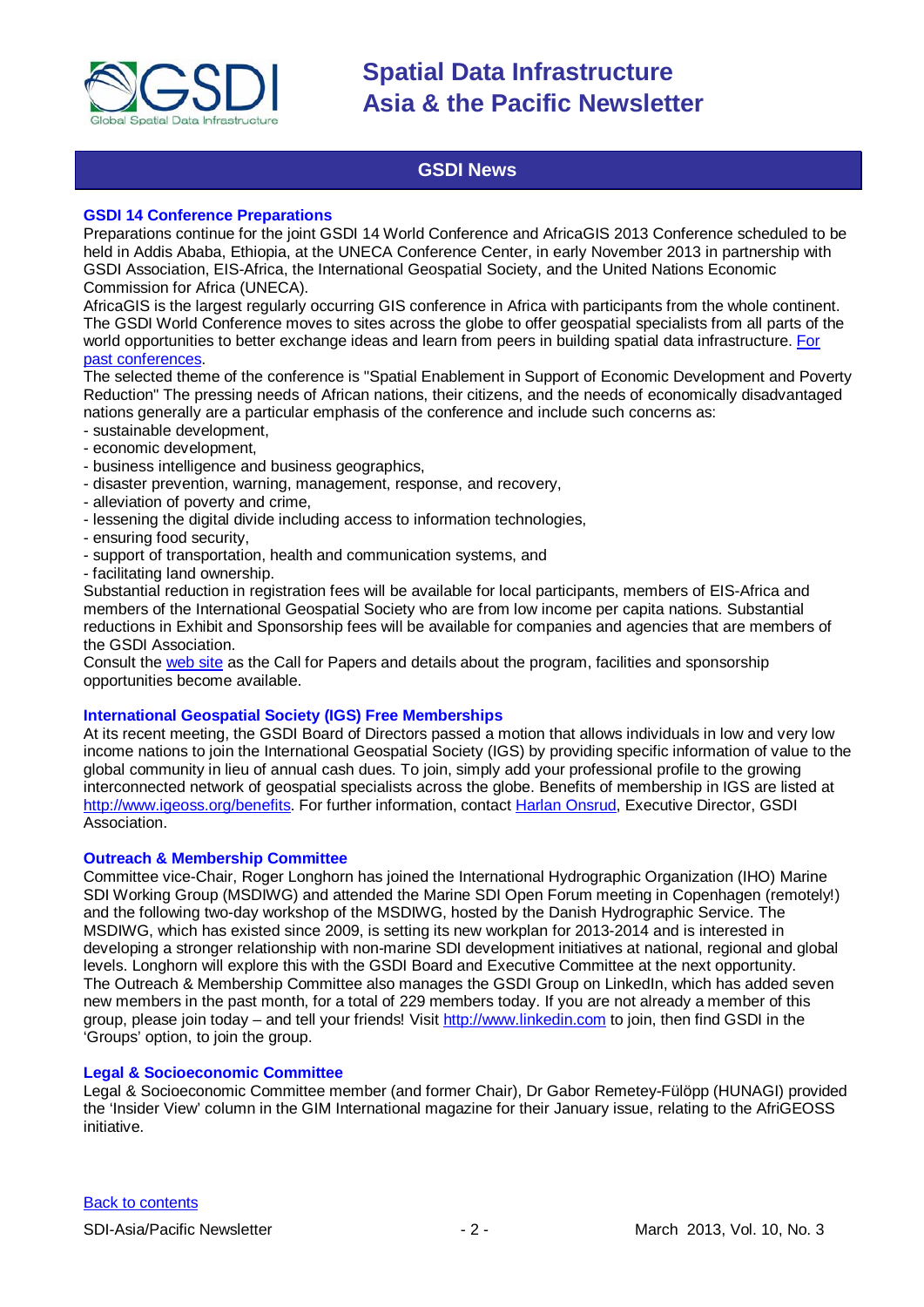

#### **Technical Committee**

Technical Committee Chair, Eric van Praag, Regional Coordinator, GeoSUR Program of the Latin American Development Bank (CAF), along with USGS, has nominated the GeoSUR Topographic Processing Service (TPS), built with ESRI´s AG Server 10.1, for the AAG Stanley Brunn Award for Creativity in Geography. See more news later in this issue.

The Technical Committee is also responsible for updating of the GSDI SDI Cookbook, a wiki maintained at: [http://www.gsdidocs.org/GSDIWiki/index.php/Main\\_Page.](https://owa.unimelb.edu.au/owa/redir.aspx?C=rDg2dzQe3UKfwin28aspI4dcf2EJ4c8IKc_jDEPg91nlCdVQBzUX28or6ioXGu07OXWheK19Jyk.&URL=http%3a%2f%2fwww.gsdidocs.org%2fGSDIWiki%2findex.php%2fMain_Page)

#### **Societal Impacts Committee**

The Societal Impacts Committee administers the GSDI Small Grants Program and handles Capacity Building.

<span id="page-2-0"></span>[Back to contents](#page-0-0)

**SDI News, Links, Papers, Presentations**

#### **US Federal Geographic Data Committee - [Geospatial standardization Updates](http://www.fgdc.gov/standards/monthlyStandardsUpdate/index)**

#### **[The challenge of open data](http://www.tern.org.au/Newsletter-2013-Feb-Symposium-Data-Infrastructure-pg25281.html)**

If Alan Noble had his way, all publicly funded information, including scientific data, would be released under permissive licencing.

Alan, the Engineering Director for Google Australia and New Zealand, challenged the audience at the TERN symposium dinner February 19, speaking about the need to unleash our public information assets. 'If we want to optimise our economic and social assets, the best way to do that is by making it open. After all, the public have paid for it,' he said.

'Oftentimes the barriers aren't technical, they're cultural – a tendency to horde information.' Thanks to Ross Johnson for this item

#### **[Arab Spatial Development and Food Security Atlas](http://www.arabspatial.org/)**

The Arab Spatial Development and Food Security Atlas is a "start-up" initiative of the International Food Policy Research Institute (IFPRI) that is supported by the International Fund of Agricultural Development (IFAD) and the Policies, Markets, and Institutions (PIM) Program of the Consultative Group of International Agricultural Research Centers (CGIAR). Arab Spatial welcomes new partners and as an open source and open access database, Arab Spatial will be updated and expanded on a regular basis. The main objective of Arab Spatial is to improve access to quality data and to support decision and policy making for a food-secure Arab world, covering the 22 member countries of the Arab League of Nations from Mauritania and Morocco in the West to Iraq and Oman in the East. Among the special features of Arab Spatial is the focus on the linkages between food security and development and the combination of indicators at the national, subnational, and pixel levels, often available as time-series data. [Contact.](mailto:ifpri-mena@cgiar.org)

#### **SDI Cookbook update**

The SDI Cookbook, in its wiki version, now has an updated Chapter 10 to reflect the latest slate of standards and popular version numbers. We seek contributing editors for the other Chapters to also bring them up-to-date. About three months prior to the next GSDI Conference we will seek to affix a date and snapshot the Cookbook into a "SDI Cookbook 2013" PDF version. By saving a PDF and giving it a date of publication, it will clarify the reference and citation of the document and provide a time context.

If you are interested in helping update any of the chapters, please contact [Douglas Nebert.](mailto:ddnebert@usgs.gov)

#### **[The Carbon Project Deploys Cloud-based Open Data Platform](http://www.thecarbonproject.com/cloud-based-open-data-platform.php)**

The Carbon Project today announced it has deployed a cloud-based open data platform for sharing transportation data between local, regional and state organizations under a project with the Eastern Carolina Council of Governments (ECCOG) that was funded by the National Spatial Data Infrastructure Cooperative Agreements Program (NSDI CAP).

The deployment provides an easy-to-use platform so local data stewards can upload and translate their data on North Carolina streets and roads into a common information model. To date, street data from over 80 counties in North Carolina has been uploaded using the Carbon 'Transformer'.

"The Carbon Transformer allows local government spatial data stewards to maintain their transportation data in

#### [Back to contents](#page-0-0)

SDI-Asia/Pacific Newsletter 1992 12:3 - 3 - March 2013, Vol. 10, No. 3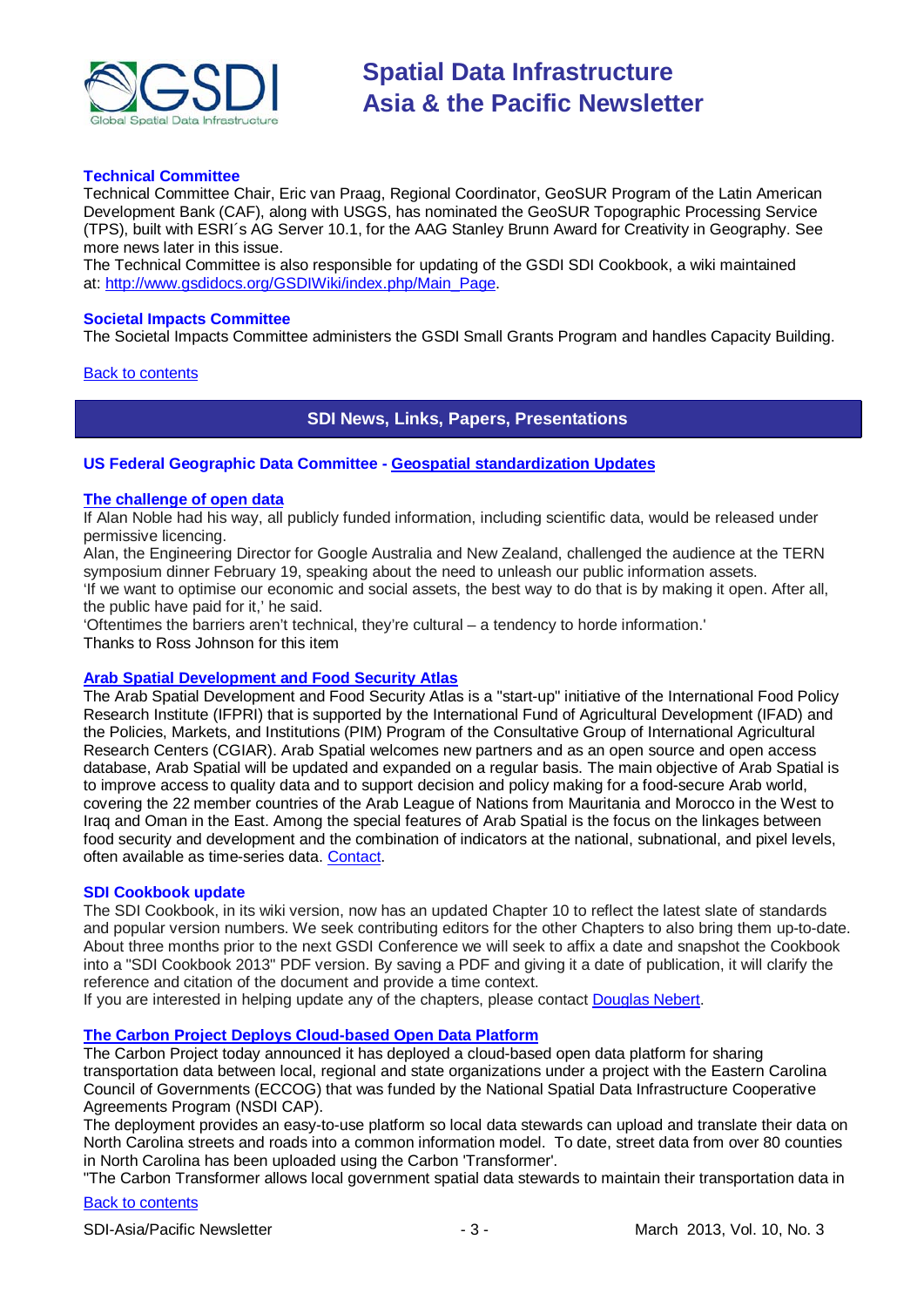

its native format, to meet their business needs, while also sharing it with State and Federal Agencies who need data in a common format to aggregate contributions from many sources in seamless statewide and national products," says Jeff Harrison, CEO of The Carbon Project.

The NSDI CAP is funded by the United States Geological Survey (USGS) and administered by the Federal Geographic Data Committee (FGDC) to help form partnerships among organizations to implement the components of the NSDI.

The Carbon Transformer is part of The Carbon Project's new cloud-based open data platform, CarbonCloud Plus+. CarbonCloud Plus+ supports a wide variety of mapping information, and enables development of seamless, open data based on standards from regional organizations, states, the FGDC and others. For more information please [contact.](mailto:info@thecarbonproject.com)

#### <span id="page-3-0"></span>[Back to contents](#page-0-0)

## **SDI Spotlight**



This month's "Spotlight" feature is from Farhad Laylavi who is a PhD student and member of the Centre for Spatial Data Infrastructures and Land Administration (CSDILA) within the Department of Infrastructure Engineering at the University of Melbourne. Farhad's research focus is mainly on "Volunteered Geographic Information and Crowd-sourced Geographic Knowledge" and the role of such information in disaster management and emergency response to crisis.



### **The Role of Volunteered Geographic Information in Disaster Management**

The power of Web 2.0 to harness collective intelligence and turning the web into a kind of global brain have led us to the era of peer knowledge production [\(O'Reilly, 2007\)](#page-4-1).. The advances in Web 2.0 technologies along with the widespread of location-aware devices, the recent developments in telecommunication technologies, namely the wireless networks and the Internet and the ability of Web-based technologies to discover, share and mashup geographic data, have permitted remarkable increase of content created by crowds. The Web is now a collaborative environment that has turned users into active providers [\(Coleman et al., 2009\)](#page-4-2) Especially, the Location Based Social Networks (LBSN) and Web-based mapping services (e.g. Wikimapia, Flickr, Google Earth, OpenStreetMap, Google Earth, Twitter and Facebook) have enabled citizens to significantly create and share large amounts of geo-referenced and location-based data [\(Longueville and Smith, 2009\)](#page-4-3). In this context, taking the network of human sensors into account by leveraging Web 2.0 and the technology of broadband communication as well as the location-aware devices, can be considered as the significant, timely and low-cost source of Geographic Information (GI), conceptually known as Volunteered Geographic Information (VGI) [\(Goodchild, 2007\)](#page-4-4).

This phenomenon can provide officials, experts and even individuals with the opportunities to access and explore wide range of geospatial data. It also can be used as an efficient and cost-effective source of spatiotemporal information for many fields of application, especially for time-sensitive situations such as disaster management that real-time or near real-time geospatial data can be of great value. Several studies have cited examples of the use of the social networks in either anthropogenic or natural disasters and the remarkable role of social media in responding to disasters was clearly demonstrated during the series of natural disasters as well as man-made hazards, supporting emergency response activities, such as earthquakes (Rubeis et al., [2009\)](#page-4-5), floods and forest fires [\(De Longueville et al., 2010\)](#page-4-6), hurricanes [\(Hughes and Palen, 2009\)](#page-4-7). Moreover, Goodchild and Glennon [\(2010\)](#page-4-8) discuss a few series of wildfire disasters in Santa Barbara and focus on how a community can indeed contribute effectively in disaster management, though there are yet to be explored risks and data quality concerns.

On the other hand, despite the potential advantages of VGI in disaster management, there are number of issues and challenges in the quality of VGI cited by a number of studies[\(Flanagin and Metzger, 2008,](#page-4-9) [Goodchild, 2007,](#page-4-4) [Haklay, 2008,](#page-4-10) [Johnson and Sieber, 2012,](#page-4-11) [Kounadi, 2009,](#page-4-12) [Seeger, 2008\)](#page-4-13) that have become a major concern in the effective exploitation of VGI in disaster management. That's why the creation of spatial knowledge [especially for highly sensitive fields of application like disaster and emergency situations] still relies heavily on a handful of domain experts who are responsible for collecting, analysing and disseminating such knowledge in highly controlled and centralized organizational frameworks [\(Croitoru and Arazy, 2012\)](#page-4-14).

Exploring issues regarding the quality and validity of VGI in emergency situation and disaster management and finding ways to improve its quality should be the major focus and the main concern of any research on VGI.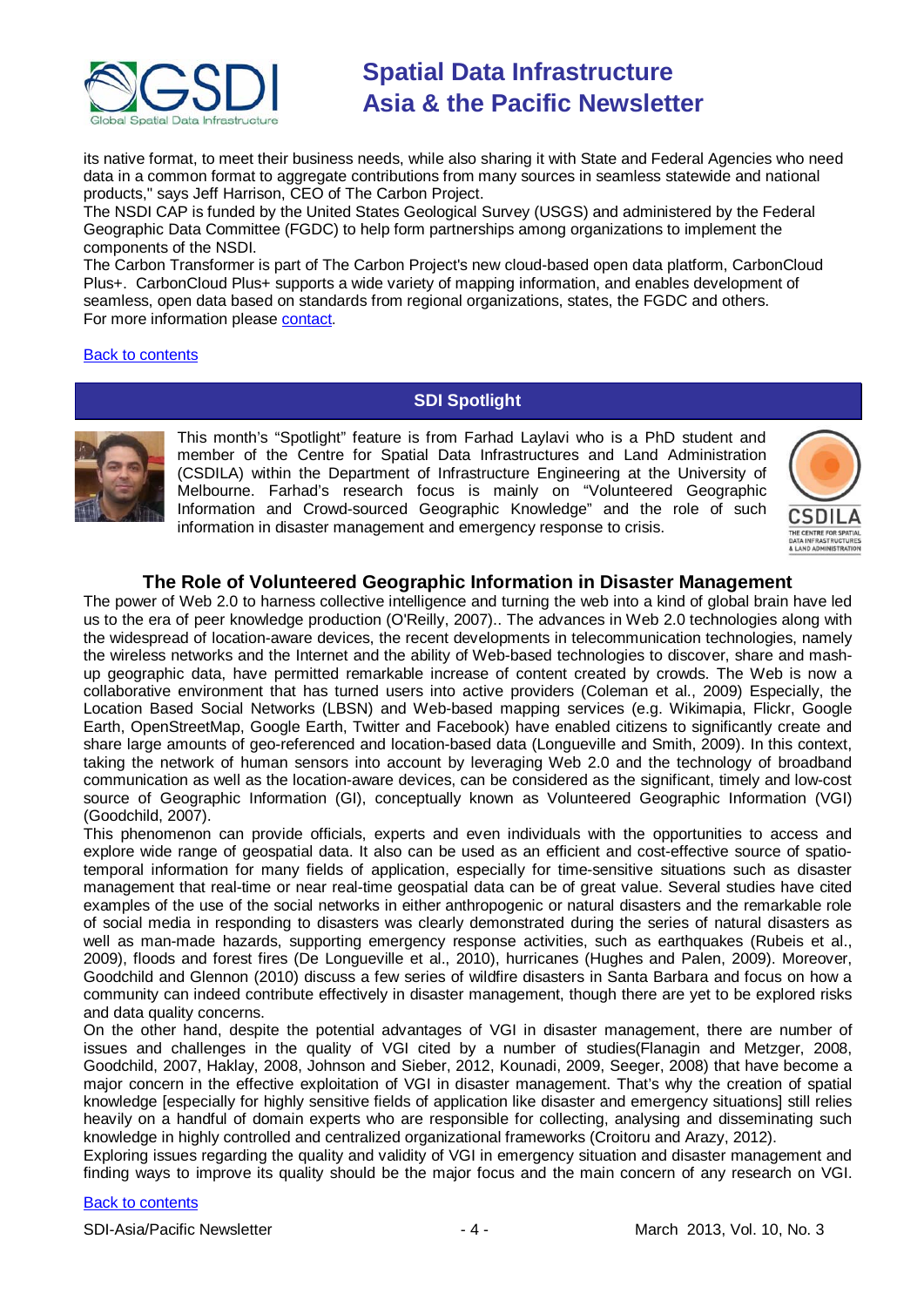

Thus this research aims to develop an understanding of VGI to bring its quality issues and existing challenges to light and then will try to offer a method to improve the quality of VGI to make it usable in the context of disaster management as a reliable source of information.

### **References**

- <span id="page-4-2"></span>COLEMAN, D. J., GEORGIADOU, Y. & LABONTE, J. 2009. Volunteered Geographic Information: the nature and motivation of produsers. *International Journal of Spatial Data Infrastructures Research,* 4**,** 332-358.
- <span id="page-4-14"></span>CROITORU, A. & ARAZY, O. 2012. Building Location-Based Mass Collaboration Systems: Challenges and Opportunities. *In:* BOCHER, E. & NETELER, M. (eds.) *Geospatial Free and Open Source Software in the 21st Century.* Springer Berlin Heidelberg.
- <span id="page-4-6"></span>DE LONGUEVILLE, B., ANNONI, A., SCHADE, S., OSTLAENDER, N. & WHITMORE, C. 2010. Digital Earth's Nervous System for crisis events: real-time Sensor Web Enablement of Volunteered Geographic Information. *International Journal of Digital Earth,* 3**,** 242-259.
- <span id="page-4-9"></span>FLANAGIN, A. & METZGER, M. 2008. The credibility of volunteered geographic information. *GeoJournal,* 72**,** 137-148.

<span id="page-4-4"></span>GOODCHILD, M. 2007. Citizens as sensors: the world of volunteered geography. *GeoJournal,* 69**,** 211-221.

- <span id="page-4-8"></span>GOODCHILD, M. F. & GLENNON, J. A. 2010. Crowdsourcing geographic information for disaster response: a research frontier. *International Journal of Digital Earth,* 3**,** 231-241.
- <span id="page-4-10"></span>HAKLAY, M. 2008. How good is OpenStreetMap information. *A comparative study of OpenStreetMap and Ordnance Survey datasets for London and the rest of England, submitted to Environment and Planning B*.
- <span id="page-4-7"></span>HUGHES, A. L. & PALEN, L. 2009. Twitter adoption and use in mass convergence and emergency events. *International Journal of Emergency Management,* 6**,** 248-260.
- <span id="page-4-11"></span>JOHNSON, P. & SIEBER, R. 2012. Situating the Adoption of VGI by Government. *Crowdsourcing Geographic Knowledge***,** 65-81.
- <span id="page-4-12"></span>KOUNADI, O. 2009. Assessing the quality of OpenStreetMap data. *Msc geographical information science, University College of London Department of Civil, Environmental And Geomatic Engineering*.
- <span id="page-4-3"></span>LONGUEVILLE, B. D. & SMITH, R. S. 2009. " OMG , from here , I can see the flames !": a use case of mining Location Based Social Networks to acquire spatio- temporal data on forest fires. 73-80.
- <span id="page-4-1"></span>O'REILLY, T. 2007. What is Web 2.0: Design Patterns and Business Mod-els for the Next Generation of Software. *Communications & Strategies***,** 17-38.
- <span id="page-4-5"></span>RUBEIS, V. D., SBARRA, P., SORRENTINO, D. & TOSI, P. 2009. Web-based macroseismic survey: fast information exchange and elaboration of seismic intensity effects in Italy. *International Journal of Emergency Management,* 6**,** 280-294.
- <span id="page-4-13"></span>SEEGER, C. J. 2008. The role of facilitated volunteered geographic information in the landscape planning and site design process. *GeoJournal,* 72**,** 199-213.

The editors remind our subscribers and readers that we welcome contributions for the *Spotlight* feature.

#### <span id="page-4-0"></span>[Back to contents](#page-0-0)

## **GIS Tools, Software, Data**

#### **[Malaysia: determining suitability of project locations with GIS](http://www.futuregov.asia/articles/2013/jan/28/malaysia-use-gis-identify-suitable-project-locatio/)**

The Economic Planning Unit of the Prime Minister's Office in Malaysia will be launching a GIS application this year which will help government agencies better identify a suitable location for their projects.

The Director of the National Databank and Innovation Centre, at the Implementation Coordination Unit at the PMO, told FutureGov that location plays a key part to the success of the project and having the ability to assess a project's intended location can help curb wasteful projects.

When ministries apply for funding for new projects they also have to indicate its location so that our economic planning unit can check and verify if the location is suitable for the nature of the project.

The Director cited problems where locations selected turned out to be unsuitable for the project. It is desirable to avoid such instances as such.

Source: FutureGov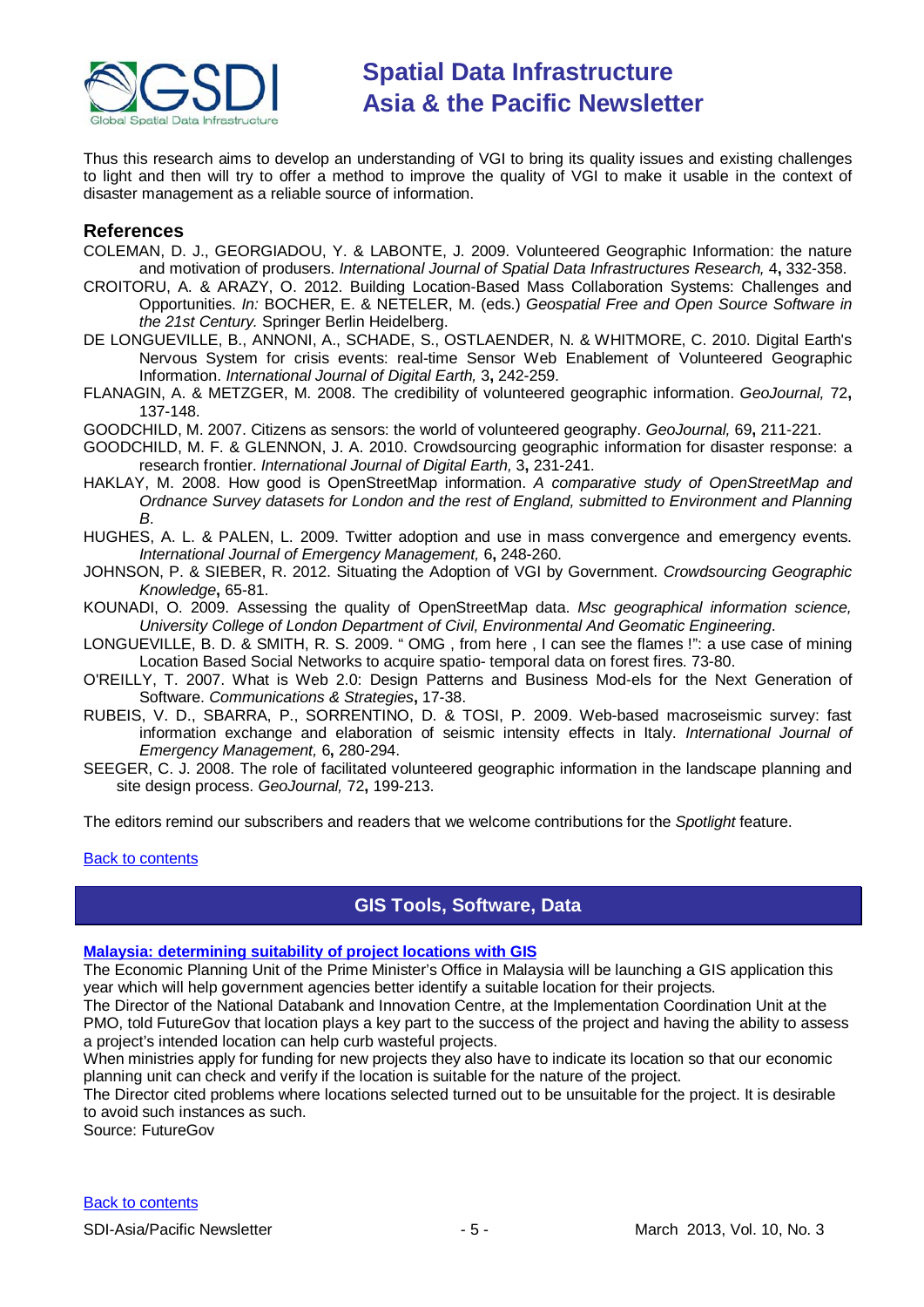

#### **[Google launches indoor maps feature in Singapore](http://www.geospatialworld.net/News/View.aspx?id=26398_Article)**

Google has launched its indoor maps feature in Singapore, making the city state the second country in Asia to have it.

Android phone users will be able to use the online mapping system to help themselves find their way inside shopping malls and large buildings.

Source: Geospatial World and **DNAIndia** 

#### **[GPS Educational Poster](http://www.gps.gov/multimedia/poster/) – How GPS works**

Educational poster available for order OR download as PDF. It is aimed at science and math students in middle school and high school, as well as the general public. Source: GPS.gov



#### **[Australia: New bathymetry dataset offers easier access](http://www.ga.gov.au/about-us/news-media/news-2013/new-bathymetry-dataset-offers-easier-access.html)**

Geoscience Australia has released a new multibeam bathymetry dataset that provides improved understanding about the topography and nature of the seafloor of offshore Australia, an area which for the most part remains poorly mapped.

The 50m Multibeam Dataset of Australia 2012 is a tiled compilation of the entire multibeam dataset held by Geoscience Australia including all data lying within the outer edge of the offshore area of Australia, as well as some data in international waters, as at August 2012.

Bathymetry is the measurement or mapping of seafloor topography. One of the most accurate ways of collecting bathymetry data is through the use of multibeam echosounders which are acoustic ship-borne instruments designed to map the ocean floor.

…

…

The dataset is available to download as individual tiles from the Geoscience Australia website, or the entire 50m Multibeam Dataset of Australia 2012 can be purchased for the cost of transfer from the Geoscience Australia Sales Centre.

Further collaborative work is also being undertaken with the Australian Hydrographic Office to collate a more detailed dataset of available coastal bathymetry data.

#### **[DARPA's 1.8 Gigapixel Drone Camera Could See You Waving At It From 15,000 Feet](http://www.theatlantic.com/technology/archive/2013/02/darpas-18-gigapixel-drone-camera-could-see-you-waving-at-it-from-15-000-feet/272796/)** Source: The Atlantic

#### **[Australia Undertakes a National Study on Local Government Mapping Use](http://www.asmmag.com/2012-12-30-14-40-18/feature/4751-australia-undertakes-a-national-study-on-local-government-mapping-use.html) and See below**

Australia's Surveying and Spatial Sciences Institute (SSSI) has teamed with Esri Australia to conduct a national survey of local government use of Geographic Information Systems (GIS). The study will engage councils across Australia to understand how they are making use of intelligent mapping technology. Source: Asian Surveying & Mapping

#### **See also - [Australia: 2013 GIS in Local Government Benchmark Study](http://esriaustralia.com.au/benchmark-study)**

The 2013 GIS in Local Government Benchmark Study will fill a lack of industry research into how the technology is being implemented. The industry has been aware that the role of GIS technology in local government is increasing and hopes to quantify both the use and potential in the report. The survey also aims to help local governments gauge where their current GIS technology capacity sits compared to their peers. Councils that wish to take part in the survey can [register.](http://www.esriaustralia.com.au/benchmark-study)

#### **[Database to provide tailored geographic data and modeling solutions](http://www.worldfishcenter.org/news-events/database-provide-tailored-geographic-data-modeling-solutions) – OR – Alternative websit[e URL](http://aas.cgiar.org/activity/news/database-provide-tailored-geographic-data-and-modeling-solutions)**

Have you ever wondered what the total length of all the rivers in Cambodia is? Or, how many people live within 5km of a road in Bangladesh? Or, how about the number of impoverished people in Zambia? This kind of detailed information is essential for researchers and scientists around the world working in all food production systems.

To support those seeking such geographic and spatial information, the CGIAR Research Program on Aquatic Agricultural Systems and WorldFish will launch an online database portal that will store ecological and socioeconomic data, providing up-to-date spatial information and data on all kinds of important factors such as river systems, climate, distributions of fisheries, poverty levels, food security, and nutrition.

Data on ecosystem services in key regions including Bangladesh, Philippines, Solomon Islands, Cambodia and Zambia will also be available through the database in the near future.

The Geographic Information System (GIS) database will provide custom information for scientists and researchers from WorldFish and the CGIAR Research Program on Aquatic Agricultural Systems (AAS), and the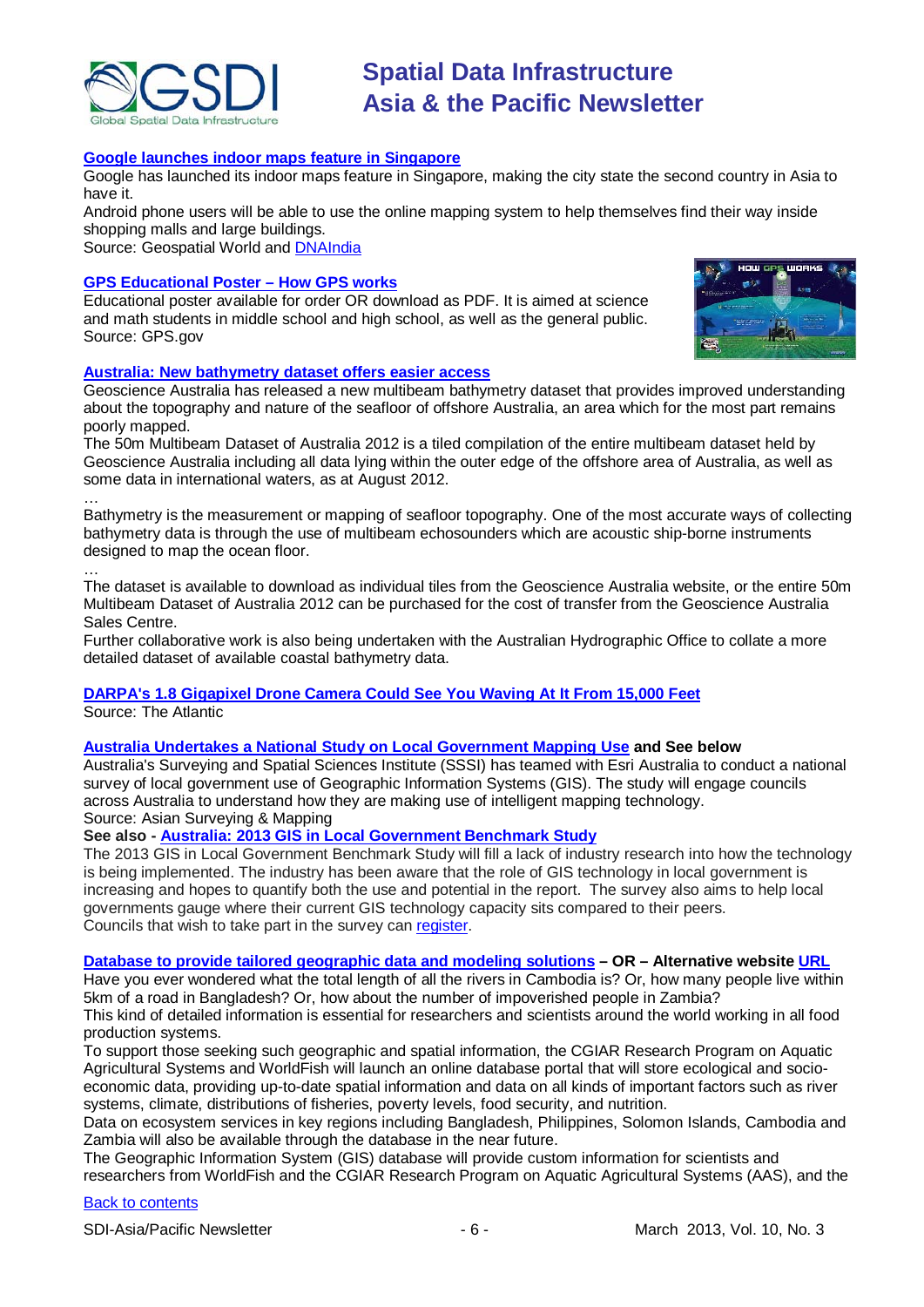

CGIAR Research Program on Climate Change, Agriculture and Food Security (CCAFS). All software used by the project will be Open Source, and it is hoped that the scripts for populating the database

and performing the queries will be written in SQL. The database will be managed under a subversion control system to ensure complete reproducibility.

To contact the helpdesk and request data, advice, maps, specific statistics, climate time-series or help with all forms of spatial modeling, email: [gis-helpdesk@worldfishcenter.org.](mailto:gis-helpdesk@worldfishcenter.org)

#### **[ASEAN introduces pan-government disaster monitoring system](http://www.futuregov.asia/articles/2013/feb/07/asean-introduces-pan-government-disaster-monitorin/)**

The Association of Southeast Asian Nations (ASEAN) brought together twenty four ASEAN national disaster management officers for a capacity building workshop which aims to equip the country representatives with the necessary skills to effectively use a new pan-government Disaster Monitoring and Response System (DMRS).

The system is installed at the ASEAN Coordinating Centre for Humanitarian Assistance on Disaster Management [\(AHA Centre\)](http://www.ahacentre.org/) based in Jakarta, Indonesia. It is a sophisticated disaster monitoring and response system that uses the Pacific Disaster Center's (PDC) Disaster AWARE platform which is widely used by governments in the United States, Latin America and throughout the Asia Pacific region.

According to Ray Shirkhodai, Executive Director of PDC, the system is able to alert disaster managers with near real-time information on natural hazards such as earthquakes, tsunamis, tropical storms as and when they happen.

Source: FutureGov

**On-line Map builder – MangoMap** you can get a free account [here.](http://mangomap.com/get_started)

#### <span id="page-6-0"></span>[Back to contents](#page-0-0)

### **News from abroad**

*"This section has been included to highlight some of the developments happening outside the region which demonstrate SDI in action.*



#### **Esri Map Shows [Real-Time Effects of Winter Storm Nemo](http://blog.gisuser.com/2013/02/08/esri-map-shows-real-time-effects-of-winter-storm-nemo/)**

Just in time as the winter storm "Nemo" approaches the US Northeast. A new weather map from Esri has been released to help explore live storm reports, precipitation, and weather warnings with geo-tagged social content from Twitter, Flickr, and YouTube. See the real-time effects of the storm via social media posts. Source: AnyGeo blog and ESRI Public Information [map](http://tmappsevents.esri.com/website/pim_severe_weather/index.html?bm=top&lrs=b59a%2Ca472%2Ce46f%2C9764%2C38bf%2C6ba2%2Cyoutube%2Ctwitter%2Cflickr&ytkw=storm&ytr=this_week&twkw=noreaster%20OR%20storm%20OR%20Nemo&flkw=storm&flr=1-1-2013%2C2-7-2013&smd=1&xmi)

#### **MAPS - [Visualizing How Amtrak's Route Network Serves Most of the U.S.](http://www.theatlanticcities.com/jobs-and-economy/2013/02/visualizing-how-poorly-amtraks-route-network-serves-most-us/4620/)**

Mike Hicks, a transit blogger in Minneapolis, [plotted](https://www.flickr.com/photos/mulad/8451687034/in/photostream) boardings and alightings on a simple state map. Using numbers from Amtrak's [State Fact Sheets](http://www.amtrak.com/servlet/ContentServer?c=Page&pagename=am%2FLayout&cid=1246041980432) and a list of [GPS coordinates](http://www.ensingers.com/Bill222E/gpsamtrak.html) for Amtrak stations published by Bill Ensinger, Hicks funneled ridership data into circular, geographic containers.



Texas, for example, has three of America's ten largest cities: Dallas, Houston, and San Antonio. But the inexplicable lack of a direct rail connection between

Houston and Dallas makes the state look, on Hicks' map, emptier than Missouri. In fact, the nation's secondlargest state had only 465,000 riders in 2012. Missouri, meanwhile, had 739,000.

Other states suffer from a similar routing problem. Ohio, though crossed by regional routes on its northern and southern borders, has no train at all connecting the state's major cities. It has one-fifth [\[PDF\]](http://www.amtrak.com/pdf/factsheets/MICHIGAN12.pdf) the passenger train traffic of neighboring Michigan [\[PDF\]](http://www.amtrak.com/pdf/factsheets/MICHIGAN12.pdf).

Source: Atlantic "Cities"



**[ARGO Network Senses Ocean Changes](http://www.scientificamerican.com/article.cfm?id=riser-argo-network-senses-ocean-changes&WT.mc_id=SA_CAT_TECH_20130212)** - More than 3,600 robots probe the seas down to 2,000 meters

Scientists worldwide have been capturing and analyzing detailed data about the atmosphere for decades. Information about the oceans has been much more spotty, however. Ships have taken readings along many isolated transects, but each effort has occurred at a moment in time, and significant portions of the seas have gone unexamined.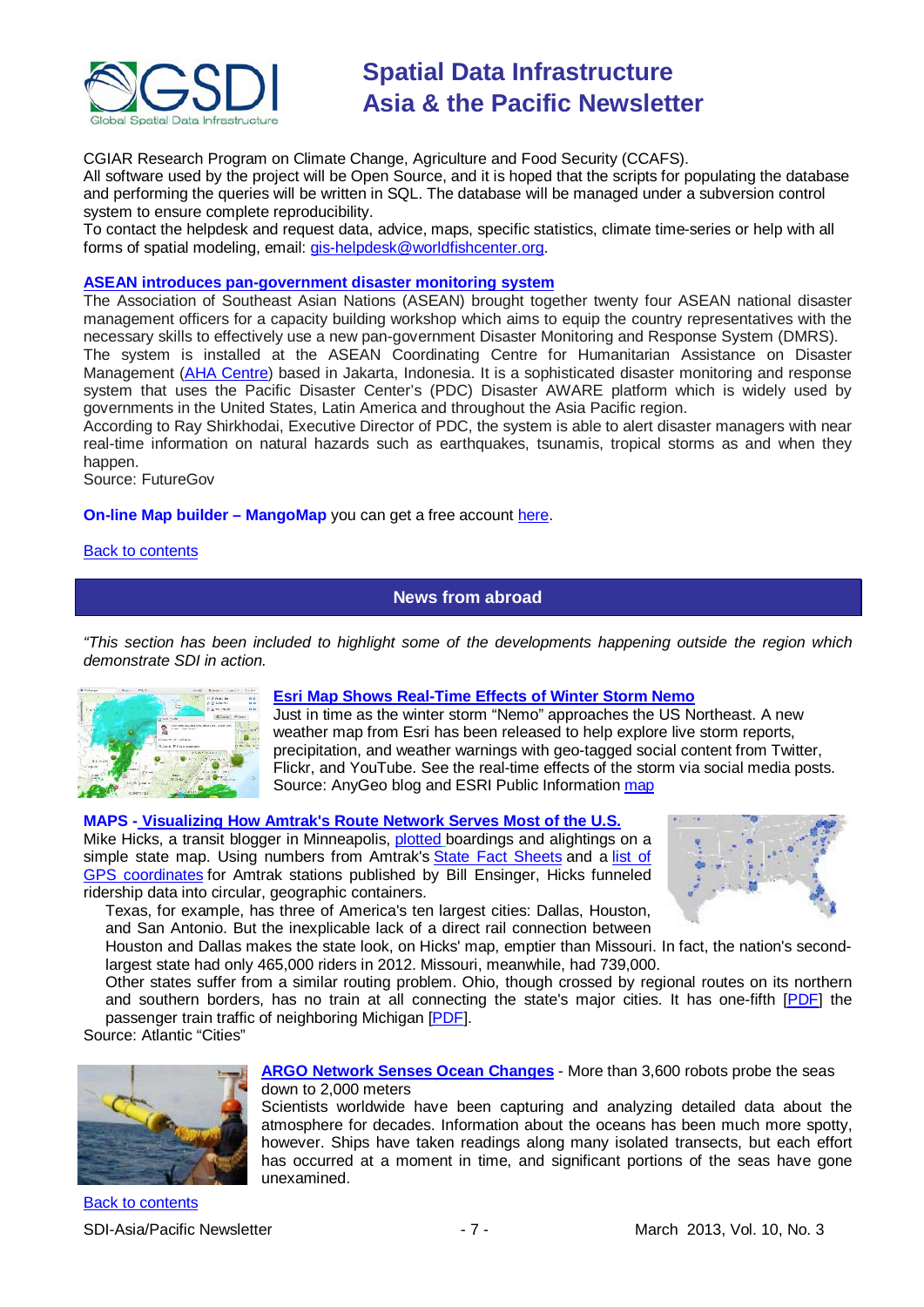

That is changing. Since 2007 a network of thousands of floating robots covering the seven seas, named Argo, has been generating real-time data for use in ocean and climate research. Source: Scientific American

#### **[Did Google Earth Error Send Murderer to Wrong Address?](http://www.scientificamerican.com/article.cfm?id=did-google-earth-error-send-murdere-2013-02&WT.mc_id=SA_CAT_TECH_20130212)**

Moreover, there was another idea that investigators began to pursue at the time. A neighbor of the Koula's, Steve Burgess, freely admitted that he had received death threats. He was the president of a local bank.

And, as the CBS News investigation indicated, if you use Google Earth to locate Burgess' house, you get a surprise. "48 Hours" correspondent Peter Van Sant said: "In fact, when you Google Earth Steve Burgess' address...the zoom into the house goes to the Koula's house, not to Steve Burgess' house."

This story brings to mind the even more recent case of the alleged murder of Rodrigo Diaz [see below]. His friends claim that his GPS had led him to the wrong house.

The owner of that house allegedly became annoyed or threatened by the presence of Diaz and his friends. This resulted in Diaz being shot in what lawyers for the accused, Phillip Sailors, say was a case of self-defense. Source: Scientific American

#### **[Man allegedly follows GPS directions to wrong house; shot dead](http://news.cnet.com/8301-17852_3-57566488-71/man-allegedly-follows-gps-directions-to-wrong-house-shot-dead/)**

Friends say a man in his early 20s was picking up one more of their group to go skating, when his GPS took him to the wrong house and the home-owner allegedly shot him dead, later saying he feared a home invasion. According to friends of Rodrigo Diaz, they were all going ice skating. Diaz was driving the car, and they were going to pick up one more skater. They pulled into a driveway, which their GPS -- at least, according to one of the friends -- told them was their destination. Source: cnet.com

#### <span id="page-7-0"></span>[Back to contents](#page-0-0)

**Articles**

#### **[Accurate Spatial Data: GIS and Travel Accounts](http://www.academia.edu/2641388/Accurate_Spatial_Data_GIS_and_Travel_Accounts)** by [Anderson Sandes](http://idahostate.academia.edu/AndersonSandes)

Data acquisition is without a doubt one of the most important processes in the implementation of any GIS. As GIS professionals, it is imperative that we have access to and work only with spatial information that is accurate and correct. Not doing so can cause delays, affect the budget of the project, and in some cases even damage the reputation of otherwise respectable companies.

In the age of the Internet, acquiring any information has become easier than ever. GIS professionals can gain access to various spatial datasets from multiple sources just by doing a Google search. For this reason, it is important to question the integrity of the data we are using. I have lost count of how many times I identified GIS datasets containing wrong or inaccurate information. I also have lost count of how many times I chose to build my own GIS datasets to ensure the integrity and quality of my spatial data.

Although GIS is relatively new as a discipline, the challenge of acquiring accurate spatial information has been around for centuries. As early as the beginning of the nineteenth century, it is possible to observe the development of accurate standards in geography with the foundation of national geographic societies, such as the Société de Géographie de Paris, in 1821, and the Royal Geographic Society of London, in 1830. One of the concerns about professional standards that emerged during this period was finding reliable spatial information to be used in cartography.

Why bring the past to a contemporary discussion about the importance of data integrity in a GIS? The answer is simple. GIS professionals and cartographers from the past are connected through the mutual concern of finding and using the most accurate and reliable spatial information. In this article, I explain how being connected to some of the finest travel writers, surveyors, and explorers, enabled a cartographer from the eighteenth century to leave a legacy that has outlived his existence.

Source: GoGeomatics Canada magazine

#### **[10 Ways to Improve High-Density Cities](http://www.theatlanticcities.com/neighborhoods/2013/02/ten-ways-improve-high-density-cities/4692/)** by KAID BENFIELD

Getting the right city density – generally expressed in the US as people per square mile or homes per acre – to support sustainable and pleasant living is one of the trickiest problems we face as we address the future of our communities. The typically low densities of suburban sprawl built in the last half of the 20th century, despite their popularity at the time with a considerable share of the market, have been shown by a voluminous body of research to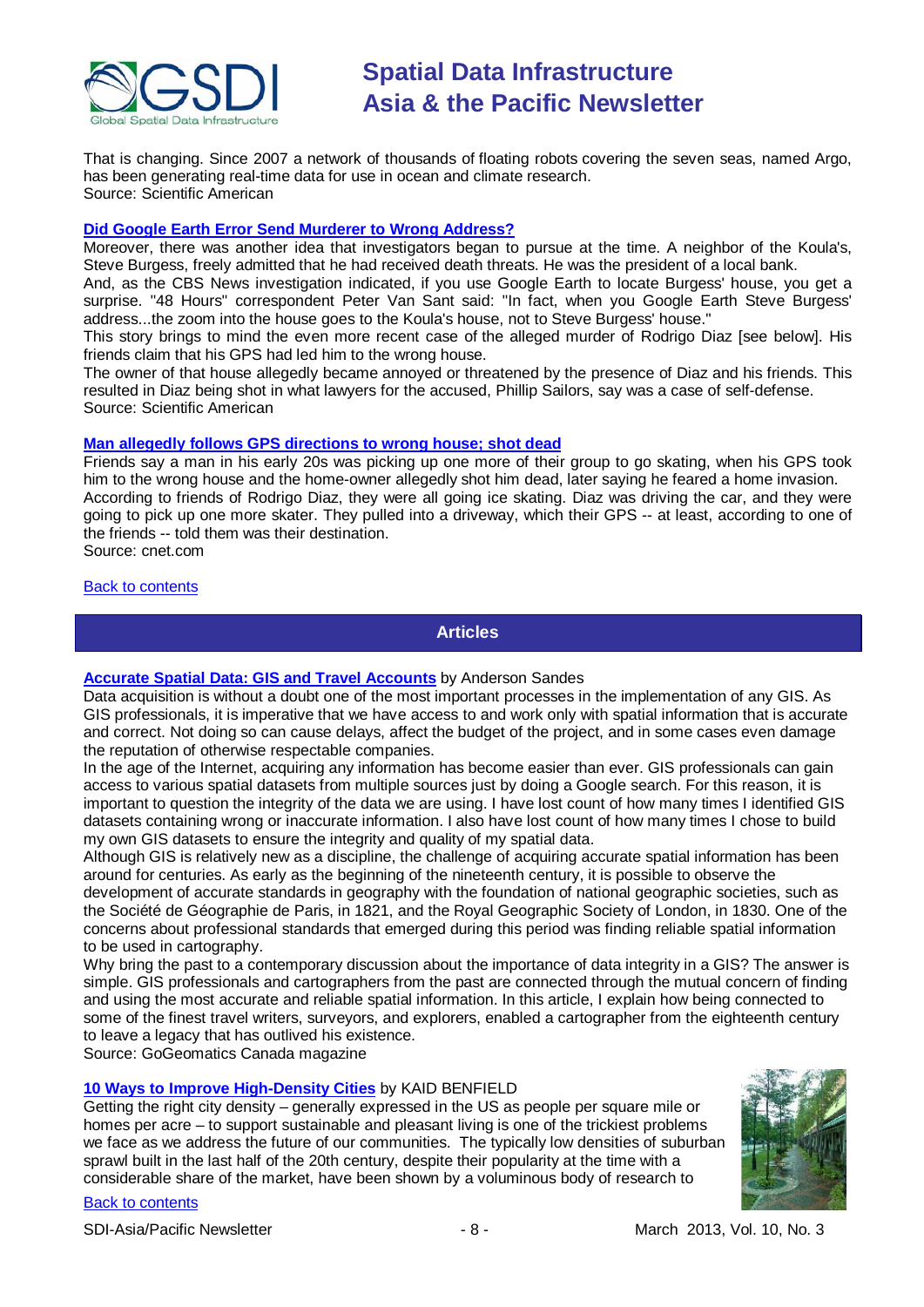

produce unsustainable rates of driving, carbon emissions, pollution. stormwater runoff, and adverse health impacts.

Source: Atlantic "Cities"

#### **[The Geometry of Transit-Friendly Neighborhoods](http://www.theatlanticcities.com/commute/2013/02/geometry-transit-friendly-neighborhoods/4662/)**

"Transit-oriented development" sounds like a tidy solution to myriad urban ills. If cities enabled more people to live and work within strolling distance of a train or bus stop, families could save money on gas, residents without cars could more easily get to work, neighborhoods could cut down on congestion and pollution, and economic development might ensue. As a general theory, it simply makes sense for cities to invest in the nodes that connect us to each other and the places where we need to go.



That said, every rail stop isn't equally primed for a new apartment complex and a Whole Foods. And it can be hard to finger why. There's little sense, for instance, in pushing transit-oriented development in a community where every household already owns two cars. Nor does it make sense in the center of a neighborhood sliced by highways and mega blocks where residents are unlikely to walk to the train.

The question of where to invest in transit-oriented development is a complicated one. We recently stumbled across a smart way of visualizing the answer – with "typology radar graphs!" – from the Center for Transit-Oriented Development.

Source: Atlantic "Cities"

#### **[Improving disaster management practices](http://mycoordinates.org/improving-disaster-management-practices/)** b[yDr Srikanth Venkatesan](http://mycoordinates.org/tag/dr-srikanth-venkatesan/)

Major issues, best practices and way forward

Source: Co-ordinates magazine

#### **[Critical developments in land surveying](http://mycoordinates.org/critical-developments-in-land-surveying/)** by Brian J Coutts and Malcolm McCoy

The methodologies of land surveying remained largely unchanged over hundreds, if not thousands, of years. Computational methods were enhanced with the use of logarithmic tables introduced by Napier in the 17th century, and supplemented by hand-powered rotational cylinder mechanisms for speed of calculation first introduced by Pascal, also in the 17th century. These were later to be electrified in the 20th century prior to the invention of the microprocessor, which introduced the electronic age in the 1970s. Advanced engineering allowed graduated circular scales to assist with angular measurement to a greater accuracy especially when in combination with a telescope, and linear measurement was carried out by using a variety of devices, often calibrated to a national standard, but the actual form used for a specific task was dependant on the accuracy required e.g. cloth tapes, steel bands. The invention of flight in the early 20th century allowed for photography to literally add a new dimension to the tools of the land surveyor. Source: Co-ordinates magazine

**[X-raying Nigeria National Geo-Spatial Data Infrastructure \(NGDI\): the journey so far](http://www.fig.net/pub/uruguay/papers/ts01d/TS01D_chigbu_igbokwe_6281.pdf)**

#### Authors: Nijke CHIGBU & Joel I. IGBOKWE

[Proceedings of 8th FIG Regional Conference](http://www.fig.net/pub/uruguay/techprog.htm) [Surveying towards Sustainable Development], Montevideo, Uruguay, 26-29 November 2012 ,

#### **Summary:**

The development of NGDI in Nigeria has generated a lot of debates in the recent times. This stems particularly with the appointment of NASRDA, the country's space Research and Development Agency as the National clearing house by the National GI policy document. However, some schools of thought are of the view that the Office of the Surveyor General of the Federation (OSGOF), who by law are empowered to coordinate the practice of surveying and mapping (Survey Co-ordination Act No.28 of 1962 as amended in 1968 and 1973) should be responsible for all data custodianship in Nigeria including the implementation of the NGDI policy. The short-comings of the Nigerian GI Draft Policy and Government selective inertia in funding the NGDI project are considered in this work. It is advocated that sincere implementation of NGDI in Nigeria by all stakeholders and necessary corrective measures should be taken for the observed gaps. However, when NGDI is properly implemented in Nigeria, the overall gains of the NGDI will sky rocket Nigeria into a stronger and virile economy by 2020 or 2030.

**Key words:** Capacity Building, Geo-informatics, Survey co-ordination and implementation strategy

**Solutions for open land administration** by Alexander Solovov, Andrew McDowell, Elton Manoku, Maria Paola Rizzo, and Neil Pullar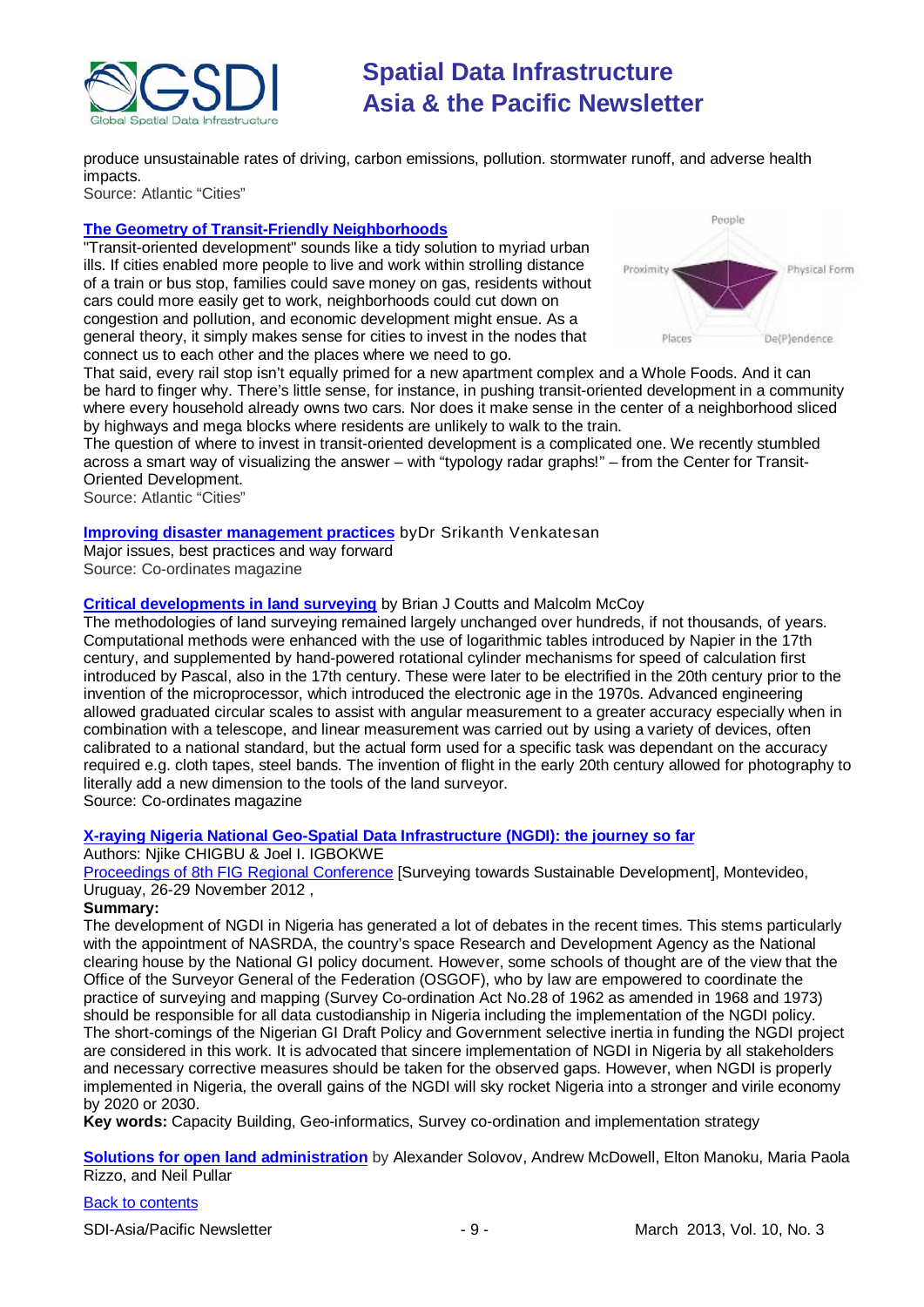

Its aim is to make computerized cadastre and registration systems based on open source software more affordable and more sustainable in developing countries. Source: Co-ordinates magazine

#### **[Variations in multiscale curvature distribution andsignatures of LiDAR DTM errors](http://www.academia.edu/2566803/Variations_in_multiscale_curvature_distribution_and_signatures_of_LiDAR_DTM_errors)**

byGiulia Sofia, Francesco Pirotti and Paolo Tarolli, *Earth Surface. Processes and Landforms* (2013) **ABSTRACT:** The development of high resolution LiDAR digital terrain models (DTMs) has enabled the exploration of the statisticalsignature of morphology on curvature distributions. This work analyzes Minimum Curvature distributions to identify the statisticalsignature of two types of LiDAR-DTM errors (outliers and striping artifacts) in the derived estimates, rather than morphology itself.The analysis shows the importance of modeling these errors correctly, in relation to the scaleof analysis and DTMresolution, in orderto have reliable curvature estimates. Nine DTMs of different morphological areas are considered, and grouped into a training dataset (without errors) and a test dataset (with errors). In the training dataset, the original DTMs are considered as true values; errors are thenapplied to these data. Minimum Curvature is computed at multiple scales from each DTM: changes in curvature distributions dueonly to morphology and scale are characterized from the original data; error effects are then identified from the datasets withsimulated errors, and validated against the test dataset. The analysis shows that outliers and striping artifacts can be realisticallysimulated by heavily left tailed distributions. For DTMs without errors, the scale-dependent change in curvature distribution isprimarily controlled by real morphology. When DTMs include errors, curvature distributions become controlled by these errors,whose propagation depends on error distribution, error spatial correlation, and the scale of analysis. This study shows that thecurvature distributions are impacted upon differently by striping artifacts and outliers, and that these are clearly distinguishable fromthe signal of morphological features: a scale-dependent change in curvature distribution can therefore be interpreted as the signatureof these specific errors, rather than morphology.

**KEYWORDS:** curvature; DTM quality; LiDAR; error modeling; geomorphometry

#### **High-resolution topography and anthropogenic feature extraction: testing geomorphometric parameters in floodplains** byGiulia Sofia, Giancarlo Dalla Fontana, and Paolo Tarolli, DOI: 10.1002/hyp.9727 (2013)

**Abstract:** In floodplains, anthropogenic features such as levees or road scarps, control and influence flows. A up-to-date and accurate digital data about these features are deeply needed for irrigation and flood mitigation purposes. Nowadays, LiDAR Digital Terrain Models (DTMs) covering large areas are available for public authorities, and there is a widespread interest in the application of such models for the automatic or semiautomatic recognition of features. The automatic recognition of levees and road scarps from these models can offer a quick and accurate method to improve topographic databases for large-scale applications. In mountainous contexts, geomorphometric indicators derived from DTMs have been proven to be reliable for feasible applications, and the use of statistical operators as thresholds showed a high reliability to identify features. The goal of this research is to test if similar approaches can be feasible also in floodplains. Three different parameters are tested at different scales on LiDAR DTM. The box-plot is applied to identify an objective threshold for feature extraction, and a filtering procedure is proposed to improve the quality of the extractions. This analysis, in line with other works for different environments, underlined 1) how statistical parameters can offer an objective threshold to identify features with varying shapes, size and height; 2) that the effectiveness of topographic parameters to identify anthropogenic features is related to the dimension of the investigated areas. The analysis also showed that the shape of the investigated area has not much influence on the quality of the results. While the effectiveness of residual topography had already been proven, the proposed study underlined how the use of entropy can anyway provide good extractions, with an overall quality comparable to the one offered by residual topography, and with the only limitation that the extracted features are slightly wider than the investigated one.

**Keywords:** LiDAR; anthropogenic feature; floodplains; high resolution topography; DTM; surface morphology

#### **[Fast approach cadastral documentation](http://mycoordinates.org/fast-approach-cadastral-documentation/)** by Alexander Kohli

The logical consequence of economic development–land consumption–substantiates the need for sustainable land management and cadastre

Source: Co-ordinates magazine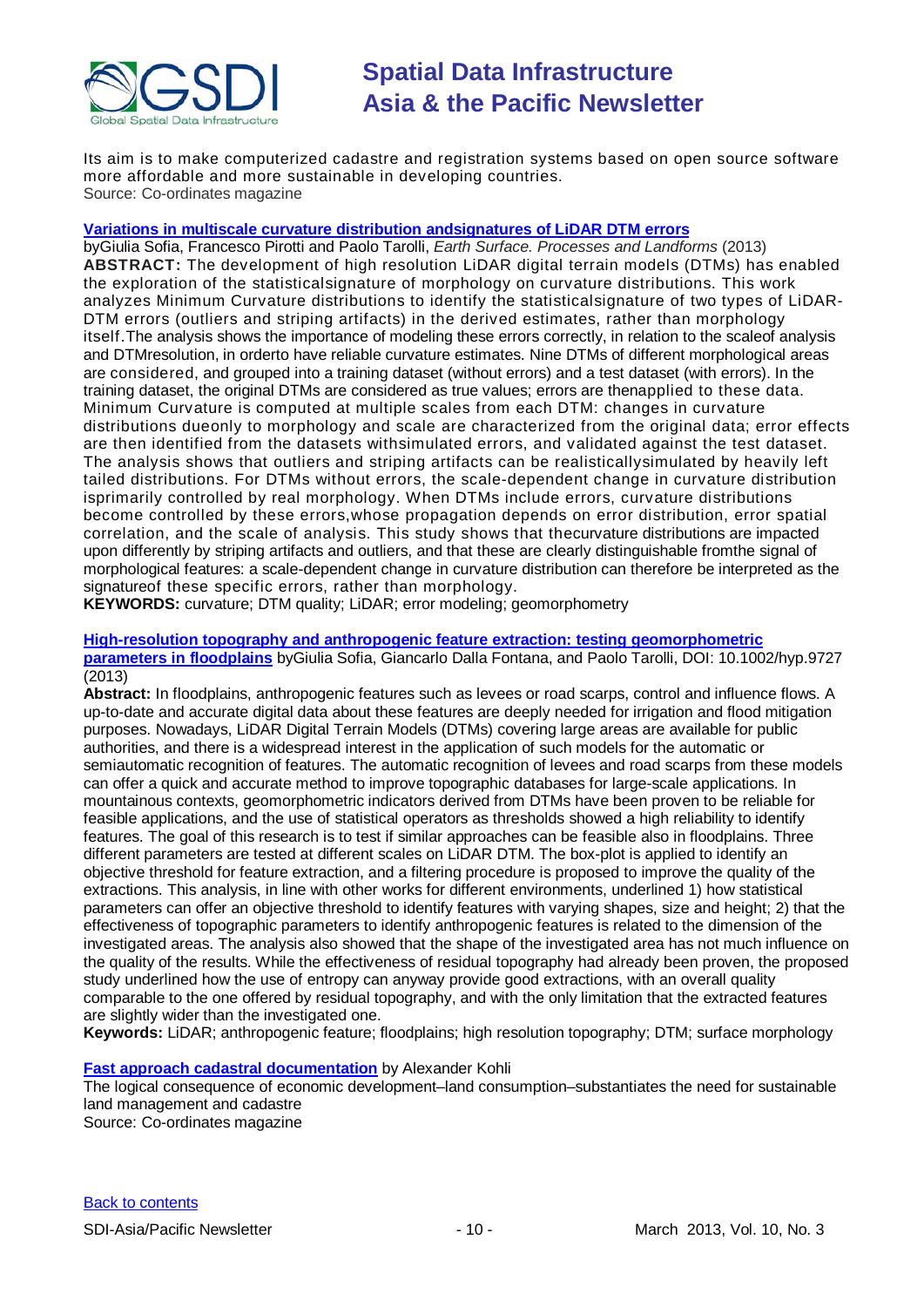

#### **AlpTransit – [The Railway Link of the Future](http://www.academia.edu/2639089/AlpTransit_-_The_Railway_Link_of_the_Future)** by Joc Triglav

The new rail links through the Alps are integrating Switzerland into the growing European high-speed network. They enable the railways to provide attractive services at the heart of the international passenger and freight transportation system and to bring the economic centres on both sides of the Alps closer together – under the motto «fast, economical, safe». It's impossible to present all of the project on these few pages. Therefore this article only concentrates on some of those aspects that are more interesting from the general geoinformation point of view.

Source: GeoInformatics

#### **Geolocation and Time - [An Evolution of the Millennial Pair \(Part 1 & Part 2\)](http://www.academia.edu/2639182/Geolocation_and_Time_-_An_Evolution_of_the_Millennial_Pair_Part_1_and_Part_2_)** by Joc Trivlav

From Anniversaries into the Future This year's 250-th anniversary of the invention of the famous watch H-4 that ultimately resolved the longitude problem and the 400-th anniversary of the first use of an astronomical telescope is also an opportunity to look at geodesy as a science of measuring the Earth's shape as a function of time. The paper gives an insight in some basic developments and describes the historical development of geodesy by pointing out and demonstrating the relations between the Earth's shape, geolocation and time measurements from the ancient times to the present time. [Part 1 \(pdf\)](http://www.academia.edu/attachments/30642210/download_file) and [Part 2 \(pdf\)](http://www.academia.edu/attachments/30642211/download_file) Source: GeoInformatics

**[National Spatial Data Infrastructure in Botswana –](http://cscanada.net/index.php/ans/article/view/j.ans.1715787020120504.1953) An Overview** by Maphale, L. and Phalaagae, L. Advances in Natural Science, Vol. 5, No. 4, 2012, pp. 19-27

#### **Abstract**

The spatial data plays a vital role in any developmental activities whether it is natural resource management or socio-economic development. Most land-related government departments in Botswana have over the years since independence in 1966 developed systems to support their principal areas of operations as regards to spatial data. The adequacy and currency of spatial data in government operations improved leading to a need for integrated systems. This has progressively led to issues of building a National Spatial Data Infrastructure (NSDI) and an initiative modeled around Federal Geographic Data Committee (FGDC) has been established. Several facilitative committees were set and several meetings held in attempt to develop the idea to a realizable level and integrate it into the greater workings of the national economy. This noble idea has stalled for some time now and it is the intention of this paper to report on how the idea was initiated in Botswana and look at the probable causes for its stalling. The paper will then go ahead and suggest what could be done to revitalize the idea by relating it to what is considered the best practices in Spatial Data Infrastructure (SDI) programmes globally.

<span id="page-10-0"></span>[Back to contents](#page-0-0)

## **Books and Journals (including Videos and Web publications)**

#### **[3D Visualisation World](http://visitor.benchmarkemail.com/c/v?e=27708A&c=27A3B&l=42E79F4&email=20i0rPjCDuEQfH2i1glrmJemkgBQcCdv&relid=4C4A98BD)** (February 2013 newsletter)

#### **[Free E-book... Online GIS \(onlinegis.com\)](http://www.onlinegis.com/)**

This free resource comes from Christopher Brown, CEO at MangoMap - an open, cloud-based map publishing solution. Christopher wanted to share with readers a resource that covers off some of the most popular open source webmap solutions - enter Online GIS. In this first e-publication from Chris he looks at several popular, open solutions including ArcGIS Online, CartoDB, CloudGIS, GeoCommons, MangoMap, and MapBox. The resource provides the following about each of these solutions:

**ArcGIS Online:** Comprehensive feature list. Jack of all trades, master of none. Confusing pricing. Card carrying ESRI users will love it.

**CartoDB:** A GIS programmers wet dream. The power of PostGIS and Mapnik but none of the setup headache, all wrapped in attractive packaging.

**CloudGIS:** Online alternative to traditional client/server GIS setup. Many features but hampered by a frustrating user interface.

**GeoCommons:** The place to share your data and use the data of others. No coding required. Slick UI, great visualisation tools.

**MangoMap:** The quickest way for GIS users to publish web maps. No coding required. Lots of map features, slick UI that's geared towards simplicity.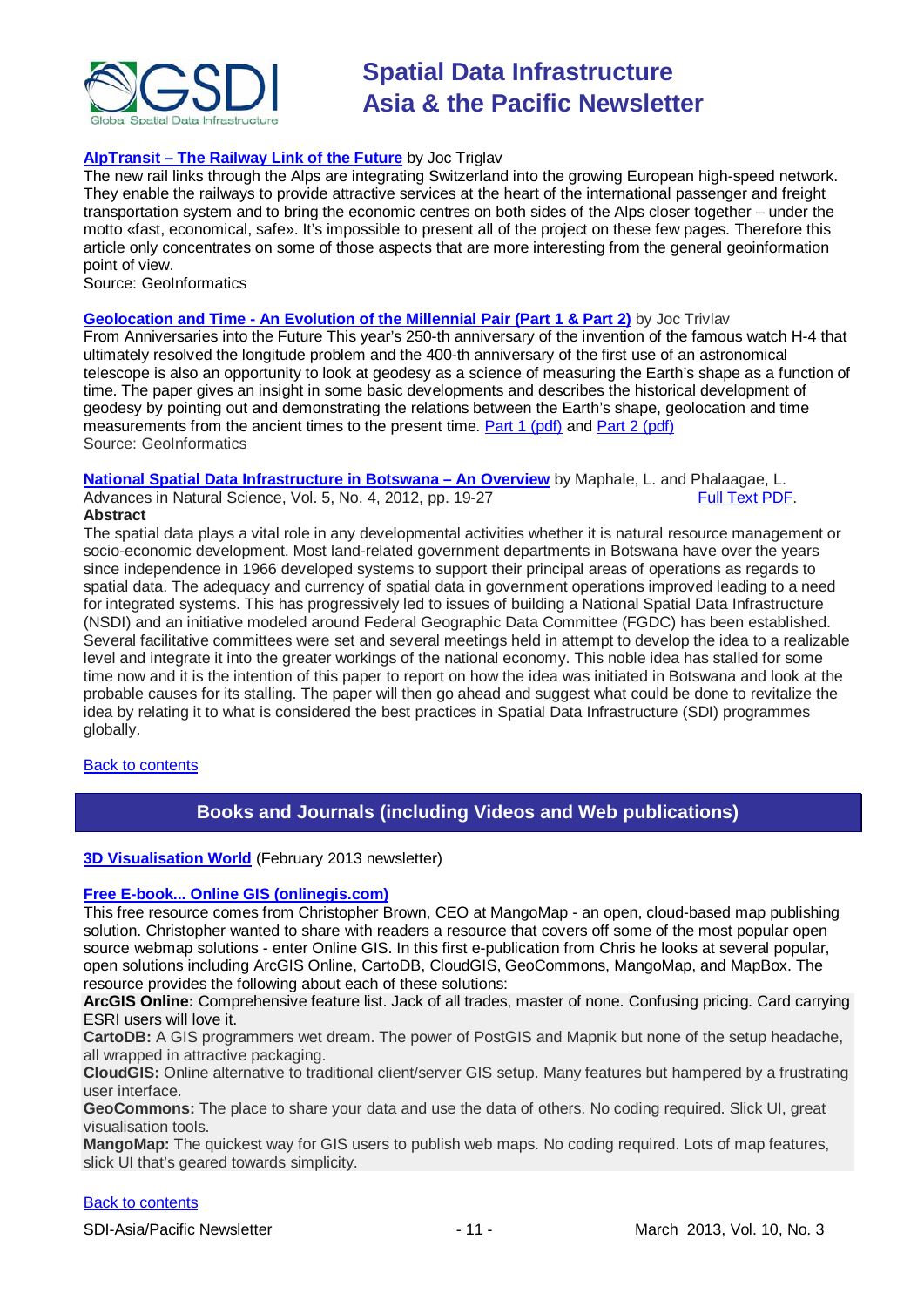

**MapBox:** Making maps sexy again. Programmer focused. Great for maps that need to fit a brand and be able to scale for high traffic.

[Register to receive the free \[PDF\] E-Book HERE](http://www.onlinegis.com/)

- See more at:<http://www.gisuser.com/content/view/29175/28/#sthash.u0U34vfR.dpuf> Thanks to [5 things on Friday #8](http://blog.gisuser.com/2013/02/22/5-things-on-friday-8-maps-apps-opendata-online-gis-and-tracing-water/) for this item

#### **SDI Cookbook update**

The SDI Cookbook, in its wiki version, now has an updated Chapter 10 to reflect the latest slate of standards and popular version numbers. We seek contributing editors for the other Chapters to also bring them up-to-date. About three months prior to the next GSDI Conference we will seek to affix a date and snapshot the Cookbook into a "SDI Cookbook 2013" PDF version. By saving a PDF and giving it a date of publication, it will clarify the reference and citation of the document and provide a time context.

If you are interested in helping update any of the chapters, please contact [Douglas Nebert.](mailto:ddnebert@usgs.gov)

**[Rise of the Drones](http://www.pbs.org/wgbh/nova/military/rise-of-the-drones.html#.UQHwSjzvYYA.twitter)** Meet a new breed of flying robots, from tiny swarming vehicles to giant unmanned planes.



Aired January 23, 2013 on PBS

These unmanned flying robots–some as large as jumbo jets, others as small as birds–do things straight out of science fiction. Much of what it takes to get these robotic airplanes to fly, sense, and kill has remained secret. But now, with rare access to drone engineers and those who fly them for the U.S. military, NOVA reveals the amazing technologies that make drones so powerful as we see how a remotely-piloted drone strike looks and feels from inside the command center. …

Discover the cutting edge technologies that are propelling us toward a new chapter in aviation history as NOVA gets ready for "Rise of the Drones." Source: NOVA/PBS

#### **[Imaging With Radar](http://www.pbs.org/wgbh/nova/military/imaging-radar.html)**

Synthetic aperture radar (SAR) uses radio waves to "see" in complete darkness and through rain, clouds, and snow. It is becoming a regular component of unmanned aerial vehicles, or UAVs, like those flown over Afghanistan. The following picture shows what Washington, D.C. would look like if it were imaged by a SAR-equipped spy plane flying overhead on a snowy winter day. Source: NOVA/PBS



#### **[NewGeography website](http://www.newgeography.com/)**

#### **[Mapping London blog](http://mappinglondon.co.uk/)**

#### **[Borderlines blog from the New York Times](http://opinionator.blogs.nytimes.com/category/borderlines/)**

Countries are defined by the lines that divide them. But how are those lines decided — and why are some of them so strange? Borderlines explores the stories behind the global map, one line at a time.

by Frank Jacobs

Frank Jacobs is a London-based author and blogger. He writes about cartography, but only the interesting bits. His other blog is [Strange Maps](http://bigthink.com/blogs/strange-maps)

#### **[Thematic Mapping blog](http://blog.thematicmapping.org/)**

Terrain mapping with Mapnik

#### Blog of **[Ragnvald Larsen, geographer](http://www.mindland.com/wp/)**

Geographer working with maps at the Norwegian Directorate for Nature Management. Part of his job is to contribute to development aid projects.

**International Society for Digital Earth - August, 2012 [Newsletter](http://www.digitalearth-isde.org/news/isde-newsletter(201208).html)** 

**[Thoughts on the Geospatial industry, Open Standards and Open Source](http://cameronshorter.blogspot.com/2011/06/memoirs-of-cat-herder-coordinating.html)** Cameron Shorter's blog

**New Zealand - SDI Cookbook Chapter 6 – [Government and Industry, moving](http://www.geospatial.govt.nz/sdi-cookbook-chapter-6-government-and-industry-moving-forward) forward.**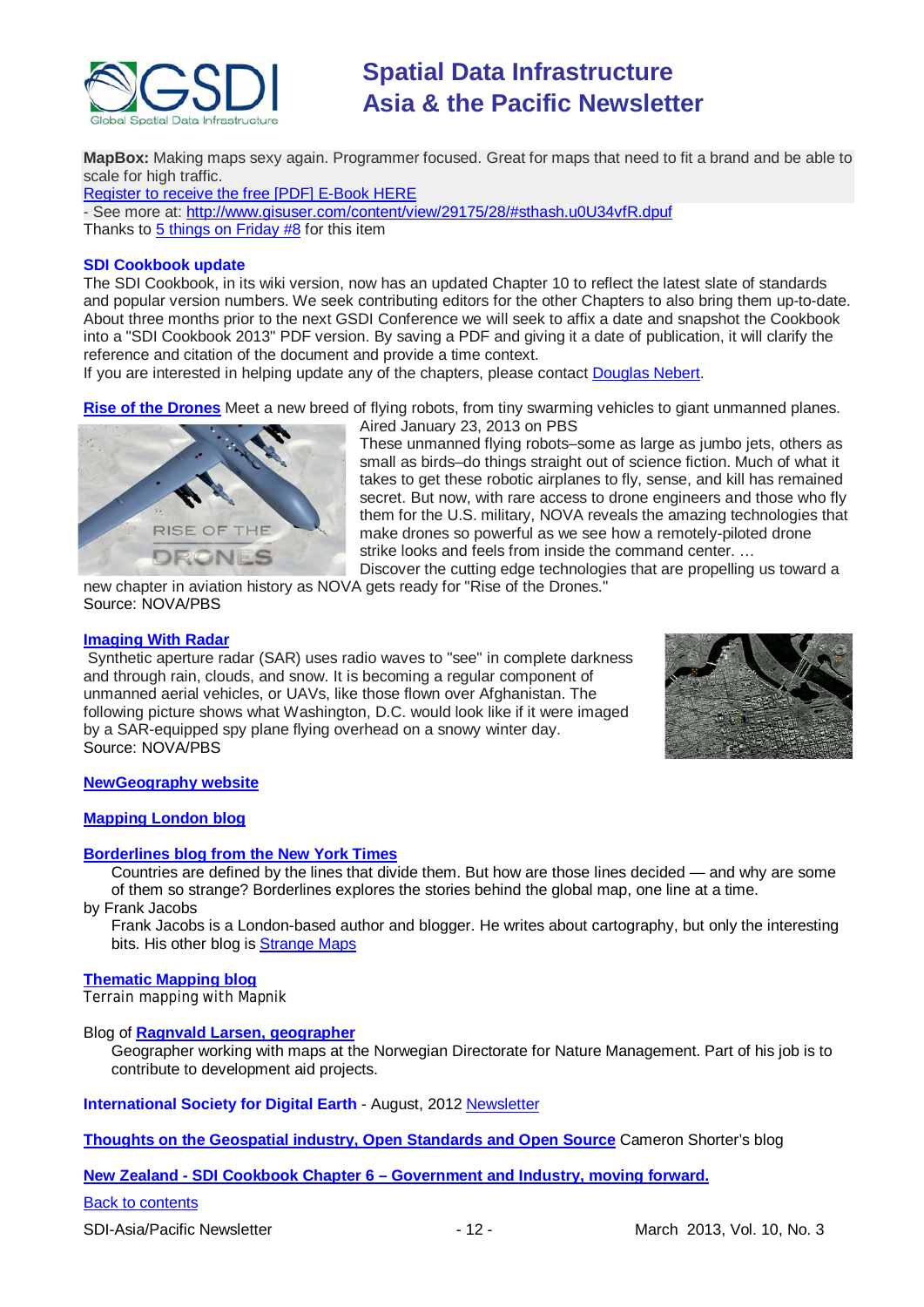

**Carnival Of The Geospatialists #3 - [Musings and Down-Right Cool Things Shared by the Geo Faithful](http://www.gisuser.com/content/view/25690/28/)**

**Open Planet 5, the magazine published for the International gvSIG Conference is now available in [electronic format](http://jornadas.gvsig.org/descargas/magazine)**

#### **[SDI Magazine](http://www.sdimag.com/)**

**[Mother Pelican: A Journal of Sustainable Human Development](http://www.pelicanweb.org/solisustv08n12page1.html)** The December 2012 issue has been published

**[LiDAR News, Vol 3, No 1](http://www.lidarnews.com/newsletter/Vol3No1.htm)** (January 2013 Newsletter)

**[LiDAR News magazine](http://www.lidarnews.com/newsletter/Vol3No4.htm)** (Vol 3, No 4, Spring 2013)

**[Think Quarterly](http://thinkquarterly.co.uk/#aboutthebook)** – Google's new on-line magazine

**[Coordinates](http://mycoordinates.org/pdf/feb13.pdf)** monthly magazine - **PDF** (February 2013)

**[SERVIR-Africa community news](http://www.servirglobal.net/africa/en/News/CommunityNews.aspx)**

**GISuser - [GIS and Geospatial Technology News](http://www.gisuser.com/)**

**[National Geographic website](http://www.nationalgeographic.com/)**

**[The Atlantic Cities website](http://www.theatlanticcities.com/)** including [Maps](http://www.theatlanticcities.com/posts/map/)

**[Professional Surveyor](http://www.profsurv.com/)** magazine

**[The American Surveyor](http://www.amerisurv.com/newsletter/30JAN2013.htm)** newsletter (January 30)

**[My Co-ordinates e-zine](http://mycoordinates.org/pdf/oct12.pdf)** – October issue (PDF)

**[UN-SPIDER](http://www.un-spider.org/about/updates/un-spider-updates-december-2012)** December 2012

<span id="page-12-0"></span>[Back to contents](#page-0-0)

# **Just for Fun!**



#### **[Hike the Grand Canyon](http://www.scientificamerican.com/article.cfm?id=hike-the-grand-canyon-via-google-ma-2013-01&WT.mc_id=SA_CAT_TECH_20130205) via Google Maps**

You can now explore the Grand Canyon without even being there. Thanks to Google Maps, [panoramic images of the famed canyon](http://maps.google.com/help/maps/streetview/gallery/grand-canyon/index.html) went online today, displaying more than 75 miles worth of trails and surrounding roads. Just by moving your mouse or swiping your finger, you can wend your way through any of the trails to marvel at some of the amazing images captured by the

Google Maps team. One view guides you along the [Blue Angel Trail,](https://www.google.com/maps?ll=36.065096,-112.137107&spn=0.285295,0.528374&cbp=12,41.91,,0,9.06&layer=c&panoid=Fa-wHCWazJG6bn7ZjISQCA&t=m&z=12&cbll=36.065096,-112.137107) another takes you past the Colorado [River,](https://www.google.com/maps?ll=36.09956,-112.106834&spn=0.28517,0.528374&cbp=12,268.94,,0,-8.85&layer=c&panoid=HX6jvVUCA2-09O3ndzgDHg&t=m&z=12&cbll=36.09956,-112.106834) and a third pops you a couple of hours away to gaze at [Meteor Crater.](https://www.google.com/maps?ll=34.997941,-110.985947&spn=0.578229,1.056747&cbp=12,145.48,,0,3.59&layer=c&panoid=S2IQmPwHGhJ-YCXugFkM-Q&cbll=35.03165,-111.026837&t=m&z=11) Source: Scientific American

#### **[Treasured maps](http://www.smh.com.au/money/investing/treasured-maps-20130205-2dvgc.html)**

In a world of Google and GPS, it's interesting that the significance of antique maps, the ones actually printed on paper, appears to be increasing. The maps of greatest value to collectors are those charting the development of the modern world. On the earlier maps, the existence of some Great Southern Land yet to be discovered is guessed at, usually fancifully. Maps such as these, and associated



artworks showing events in the history of the region, can be found in Louis Kissajukian's Antique Print and Map Room in George Street, Sydney.

Source: Sydney Morning Herald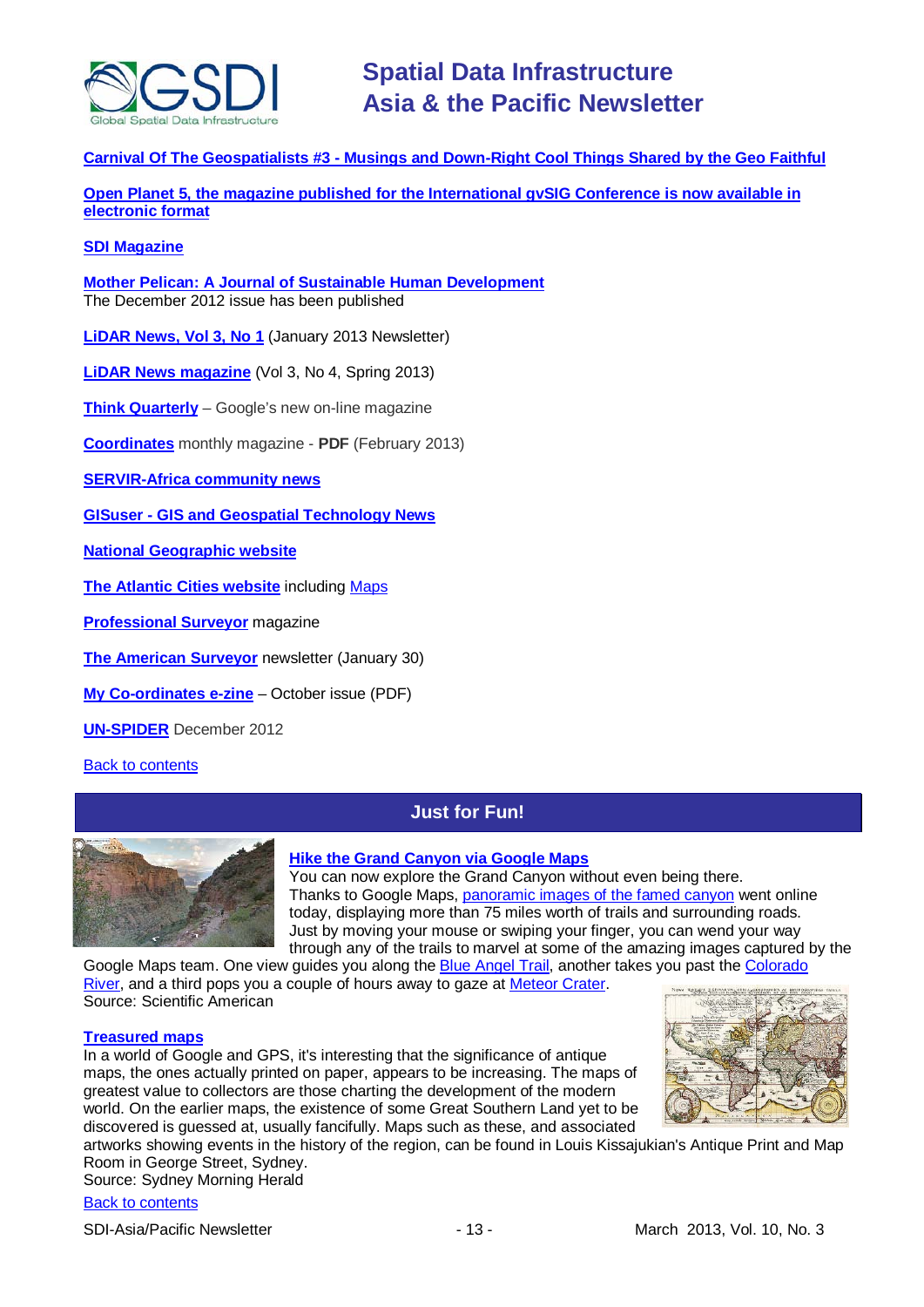

#### **[Putting Law on the Map](http://www.greenbag.org/v16n2/v16n2_ex_ante_map.pdf)**

William C. Wooldridge has been collecting old maps of Virginia since 1970. Last year the University of Virginia Press put out a big book based on his collection under the title *Mapping Virginia: From the Age of Exploration to the Civil War*. It is a handsome cross between a historical atlas and an art museum exhibition catalog.

The reader sees the evolution of what Thomas Jefferson called "my country" through the eyes and cartographic artwork of contemporary observers from the sixteenth century to the nineteenth.

Source: Green Bag

### **[Mapping Fun! 30+ Maps You Thought You'd Never Need](http://www.buzzfeed.com/awesomer/maps-you-never-knew-you-needed)**



*It's always fun to see maps and map related articles featured in the mainstream and this ween Buzzfeed has delivered a fun treat in a piece that looks at loads of maps that you thought you'd never need! The article shows off some cool works of cartographic science and weirdness to reveal some interesting findings like: The World if land masses and oceans were reversed, The Great Lakes if they were in Europe, and a map showing everything in New York that people call 311 to complain about! My personal favorite might just be the Arctic Time Zone map although the Super Mario Brothers World Map (left)* 

*comes a close second!* Thanks to  $5$  things on Friday  $#8$  for this item

### **Maps - [An Ode to New York's Glorious DIY Sidewalk Seating Culture](http://www.theatlanticcities.com/neighborhoods/2013/02/ode-new-yorks-glorious-diy-sidewalk-seating-culture/4817/)**

[Street Seats,](http://www.streetseats.org/) a new project from urban planning and design firm Street [Plans Collaborative,](http://www.streetplans.org/) pays tribute to the importance of such humble streetside accommodation by crowdsourcing and mapping places to sit around the city – the countless benches, chairs, and stools that are just part of the culture here. "A couple of months after I moved to New York, I started to notice it," says Mike Lydon, a principal at Street Plans. "The neighborhoods were full of these little benches and perches."





should note, of the more official street furniture variety than the mobile chairs I remember so fondly from Astoria. Once he had collected enough images, with the help of an intern, he and his colleagues put them online, both as a photo gallery and as a [clickable map](http://www.streetseats.org/) that lets you view seats in any given neighborhood. Now the site is open for submissions from the public, which are coming in already. Source: Atlantic "Cities"

#### **[LIVE DEMO of Google's Glasses](http://www.lidarnews.com/content/view/9519/192/) – sky-diving over San Francisco to arrive at Conference**

Google Founder Sergey Brin likes to work on projects that have the potential to change the world, like the Google car which we know uses LiDAR to navigate. He is also very passionate about his Google Glass project as you will see in what has to be the most dangerous and over the top live demo at a high tech conference that anyone has ever even dreamed of pulling off.

Source: LiDAR News "Video of the Week"

See also **[Brin gives rose-tinted view of net glasses](http://www.smh.com.au/technology/technology-news/brin-gives-rosetinted-view-of-net-glasses-20130228-2f94i.html)** for a similar video Source: Sydney Morning Herald

#### **[Having Fun with the 4-Color Theorem](http://blogs.scientificamerican.com/roots-of-unity/2013/03/01/4-color-map-theorem/?WT_mc_id=SA_CAT_BS_20130301)**

The 4-color theorem is fairly famous in mathematics for a couple of reasons. First, it is easy to understand: any reasonable map on a plane or a sphere (in other words, any map of our world) can be colored in with four distinct colors, so that no two neighboring countries share a color.



Second, computers were instrumental in the proof of the four-color theorem. The

theorem had been suggested in 1852 as a conjecture, but people were unable to prove it until 1976, when Kenneth Appel and Wolfgang Haken reduced the problem to a number (1936, to be precise) of specific cases and wrote a computer program to check each case. It was the first major theorem to be proved using a computer, and for some people, it raised questions about what it means to prove a theorem. Did this computer

#### [Back to contents](#page-0-0)

SDI-Asia/Pacific Newsletter 1992 - 14 - 14 - March 2013, Vol. 10, No. 3

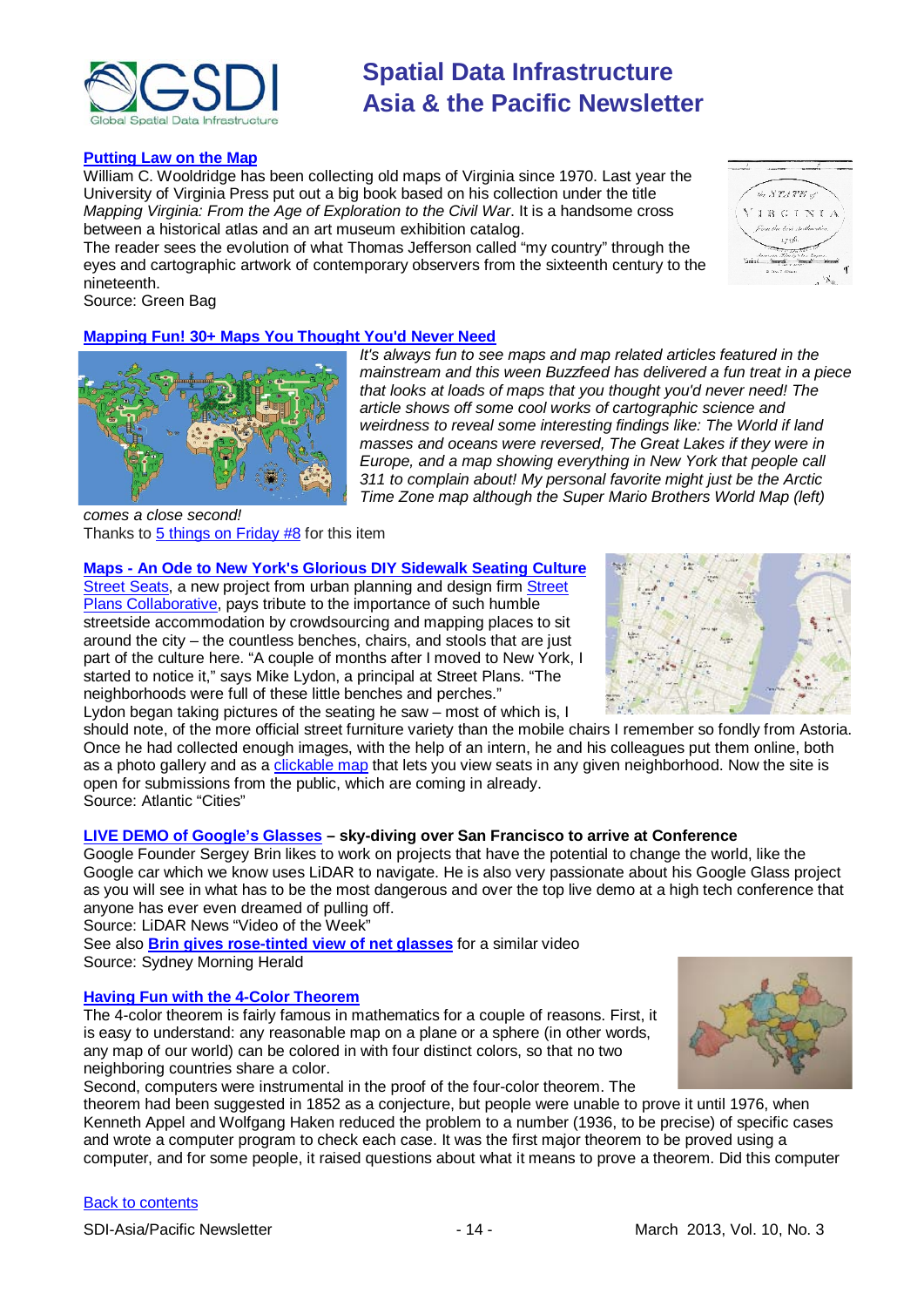

proof "count?" Were mathematicians going to be obsolete soon? People are still debating the [role of](https://simonsfoundation.org/features/science-news/in-computers-we-trust/)  [computers](https://simonsfoundation.org/features/science-news/in-computers-we-trust/) in mathematical proof and the future of mathematics as a human endeavor. Source: Scientific American

#### <span id="page-14-0"></span>[Back to contents](#page-0-0)

# **Training Opportunities**

#### **[GEOSS Future Products Workshop 2013](http://www.ogcnetwork.net/node/1872)** 26-28 March 2013, NOAA, Silver Spring, MD

This workshop provides a unique opportunity to learn how GEOSS as a platform makes all sorts of sensor and model data available in an interoperable manner. Data streaming from in-situ and remote sensing sensors (Sensor Web), models (Model Web) offers a huge potential to generate a wide portfolio of on-demand and near real time products. This multi-day workshop will feature: invited speakers and contributed positions; breakout sessions to exchange views and provide proposed approaches; with summaries posted on the web. To meet the GEO aim of achieving interoperability of existing and new systems that provide essential environmental observations and information, this workshop builds on prior GEO activities including: the GCI Architecture Workshop in 2008, SIF Interoperability Workshops, GEO Sensor Web Workshops; and initiates similar discussions for the GEOSS Model Web. In the GEO Work Plan these activities are elements of GEO Task IN-05 "GEOSS Design and Interoperability".

Please register online [here.](https://portal.opengeospatial.org/public_ogc/register/130325geoss.php) The workshop is free of charge. Online registration will close on **4 March 2013**. The agenda is now available [online.](http://www.ogcnetwork.net/system/files/Agenda_0.pdf) A more detailed agenda will be made available soon!

### **[Course Spotlight: Master of Spatial Information Science](http://themelbourneengineer.eng.unimelb.edu.au/2012/02/course-spotlight-master-of-spatial-information-science/)**

The University of Melbourne [Course Spotlight: Master of Spatial Information Science](http://themelbourneengineer.eng.unimelb.edu.au/2012/02/course-spotlight-master-of-spatial-information-science/)

Spatial information is an essential and indispensable part of any economy's infrastructure. It is needed in all walks of life and on many scales, with applications in land tenure systems, environmental modelling, food production, disaster management, climate change modelling, engineering, architecture and urban planning. Current industry shortfalls in spatial information practitioners combined with a growing demand in Australia and internationally, ensure graduates a range of well-paid job opportunities.

Find out more about the [Master of Spatial Information Science,](http://www.msi.unimelb.edu.au/study/graduate/master-of-spatial-information-science/) as well as our [scholarship opportunities.](http://www.eng.unimelb.edu.au/study/graduate/scholarships.html)

#### **[Learn to Use HTML5 with Esri ArcGIS](http://www.gisuser.com/content/view/25915/2/)**

Get a brief introduction to HTML5 and learn how to use HTML5 technologies with the ArcGIS API for JavaScript and ArcGIS Online.

Source: GIS User and [ESRI](http://training.esri.com/Gateway/index.cfm?fa=seminars.gateway)

#### **[Large-Scale 3D Laser Scanning: The Complete Process](http://www.faro.com/site/resources/details/1373?CampaignId=70170000000bbwr)**

Don't worry if you missed the live webinar, "Large-Scale 3D Laser Scanning: The Complete Process". It's now available online for you to watch any time!

#### **[e-Learning for the Open Geospatial Community](http://elogeo.nottingham.ac.uk/xmlui)**

We are pleased to inform that the course repository for the ELOGeo (An e-Learning Framework for Using Geospatial Open Data, Open Source and Open Standards) project is ready.

ELOGeo is a JISC-funded project based at the Centre for Geospatial Science, the University of Nottingham in partnership with the Mimas Centre of Excellence at the University of Manchester. ELOGeo main collaborators are Open Source Geospatial Foundation, Open Geospatial Consortium (OGC), Ordnance Survey, Open Nottingham, International Cartographic Association (ICA) and gvSIG Association. [More details of ELOGeo.](http://elogeo.nottingham.ac.uk/index.html)

### **gvSIG Training platform opens with a first course for gvSIG users**

The gvSIG Association tries to increase its learning offer through online courses, publishing a new learning platform: gvSIG Training. In parallel, the gvSIG Association launches its official certification program. It's a step forward in the training processes in free geomatic, creating an online training centre, that contributes to the spreading as well as to the sustainability of the gvSIG project. Training without geographic barriers, and with the best professionals.

In this platform, you will find courses in several languages to learn to use the different applications of the gvSIG project, in a user level as well as in a developer one. The courses list will be extended gradually with different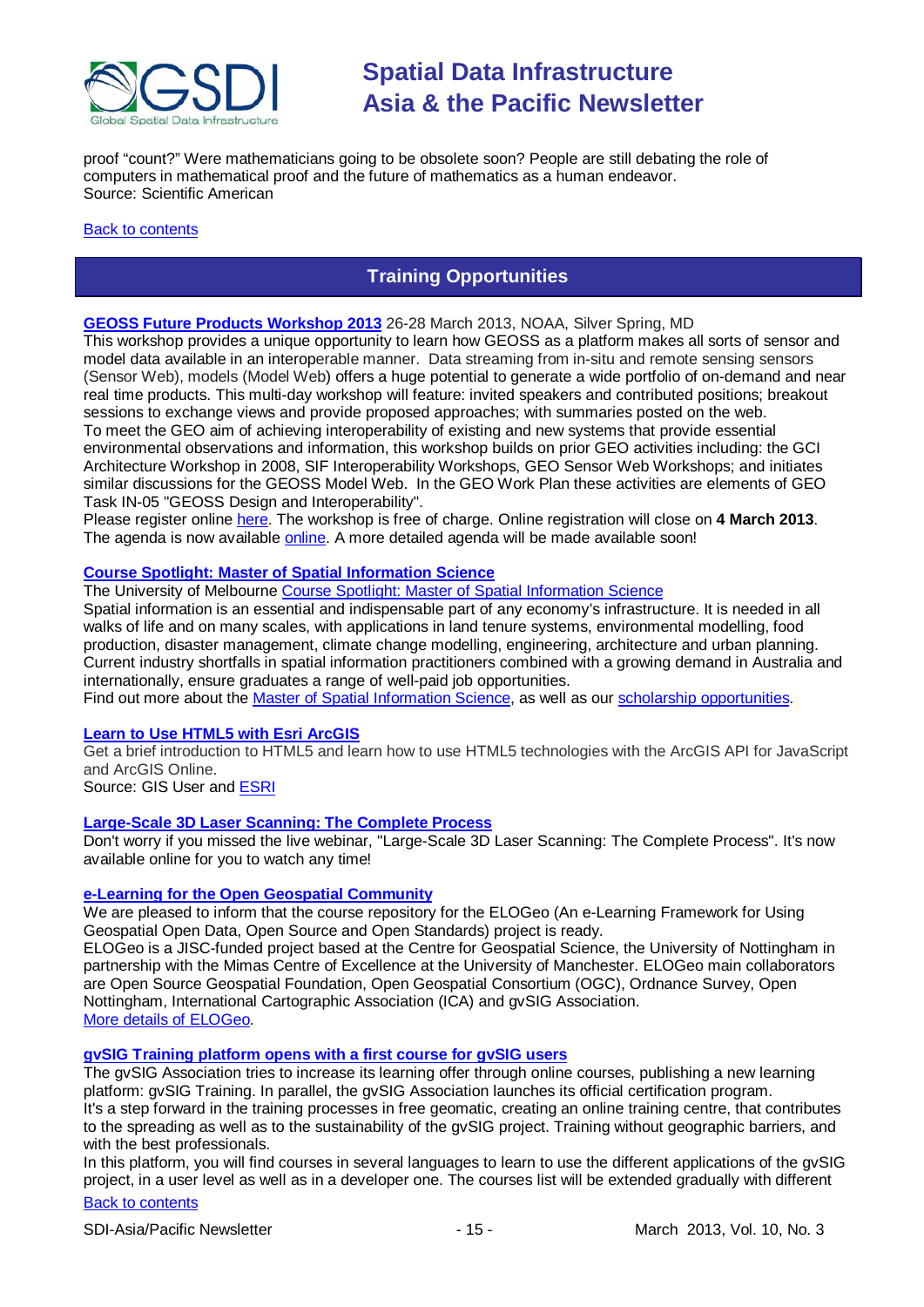

gvSIG and free geomatic specialization courses (databases, map servers...), with the objective of covering the different needs of the Community.

The courses offered by gvSIG Training are part of the training routes that are required to obtain the gvSIG official certification.

For further information:

- gvSIG Training: [<http://gvsig-training.com/>](http://gvsig-training.com/)
- gvSIG Certifications: [<http://www.gvsig.com/services/certification>](http://www.gvsig.com/services/certification)

#### <span id="page-15-0"></span>[Back to contents](#page-0-0)

### **Funding Opportunities, Awards, Grants**

#### **[GDN Global Development Awards and Medals Competition](http://www.gdn.int/html/page2.php?MID=3&SID=24&SSID=70&SCID=32)**

Gear up to submit new research proposals and completed papers for the **2012 GDN Global Development Awards and Medals Competition (AMC)**. The **Global Development Network** is inviting researchers from developing countries and transition economies to submit proposals and completed papers. Here is your chance to receive up to US\$ 30,000 as part of the Competition.

#### **Competition Categories:**

- **Medals for Research on Development (Medals)** for exceptional completed research papers
- **Japanese Award for Outstanding Research on Development (ORD**) for original, policy-relevant research proposals

#### **Opportunities for Finalists and Winners:**

- The top-ranked Medals finalists under each theme to present their papers at the **plenary sessions** in the [14th Annual Global Development Conference](http://www.gdn.int/admin/uploads/editor/files/GDN2012_Conf.pdf) to be held in Manila, The Philippines, in June 2013 (discussants and panelists will comprise well-established scholars/experts). **Travel and stay will be funded by GDN**
- The ORD finalists under each theme to present their proposals at the parallel sessions in the 14th [Annual Global Development Conference.](http://www.gdn.int/admin/uploads/editor/files/GDN2012_Conf.pdf) **Travel and stay will be funded by GDN**
- Participate in a **two-day training workshop** before the Conference to **enhance your research communications skills**
- The winners will be chosen by an eminent jury at the Conference

#### **Research Themes:**

Proposals and completed research papers are being invited for the following themes:

- **Inequality**
- **Social Protection and Social Policies**
- **Inclusive Growth**

**Application Deadline: 11 March, 2013** (Indian Standard Time 6:00 PM)

**To Apply:** Please [visit.](http://www.gdn.int/amc) All applications and documents must be submitted electronically. For queries related to the Competition, please [write to us.](mailto:awards@gdn.int)

For more details, [please log on.](http://www.gdn.int/html/page2.php?MID=3&SID=24&SSID=70&SCID=32)

#### **[Open Government Datavis Competition](http://www.transparency-initiative.org/news/guardian-data-blog-google-and-the-open-knowledge-foundation-launch-the-open-government-datavis-competition)**

The Guardian Data Blog, Google and the Open Knowledge Foundation are teaming up to find the best open government datavis out there. There is a top prize of \$2,000 on offer for the best visualisation of open government data.

Applicants can use existing data visualisation tools or develop their own new one. The competition organizers want to be wowed and educated. You need not be a developer in order to enter, the most important thing is that the data you have chosen to visualise is approached in an interesting and compelling way. **IMPORTANT NOTE:** The competition is open to citizens of the UK, US, France, Germany, Spain, Netherlands, Sweden.

You can use the Data Catalogs [website resource](http://datacatalogs.org/) to find open government data to get you started, but of course feel free to bring your own data to the party. The most important thing is that all data used conforms to the Open [Definition.](http://opendefinition.org/)

To enter fill i[n the form](http://www.guardian.co.uk/news/2013/feb/12/government-data-free-our-data#form) over on the Guardian's website – feel free to [ask questions about the competition.](mailto:datavisualisation@guardian.co.uk) **The competition closes on 2nd April 2013.**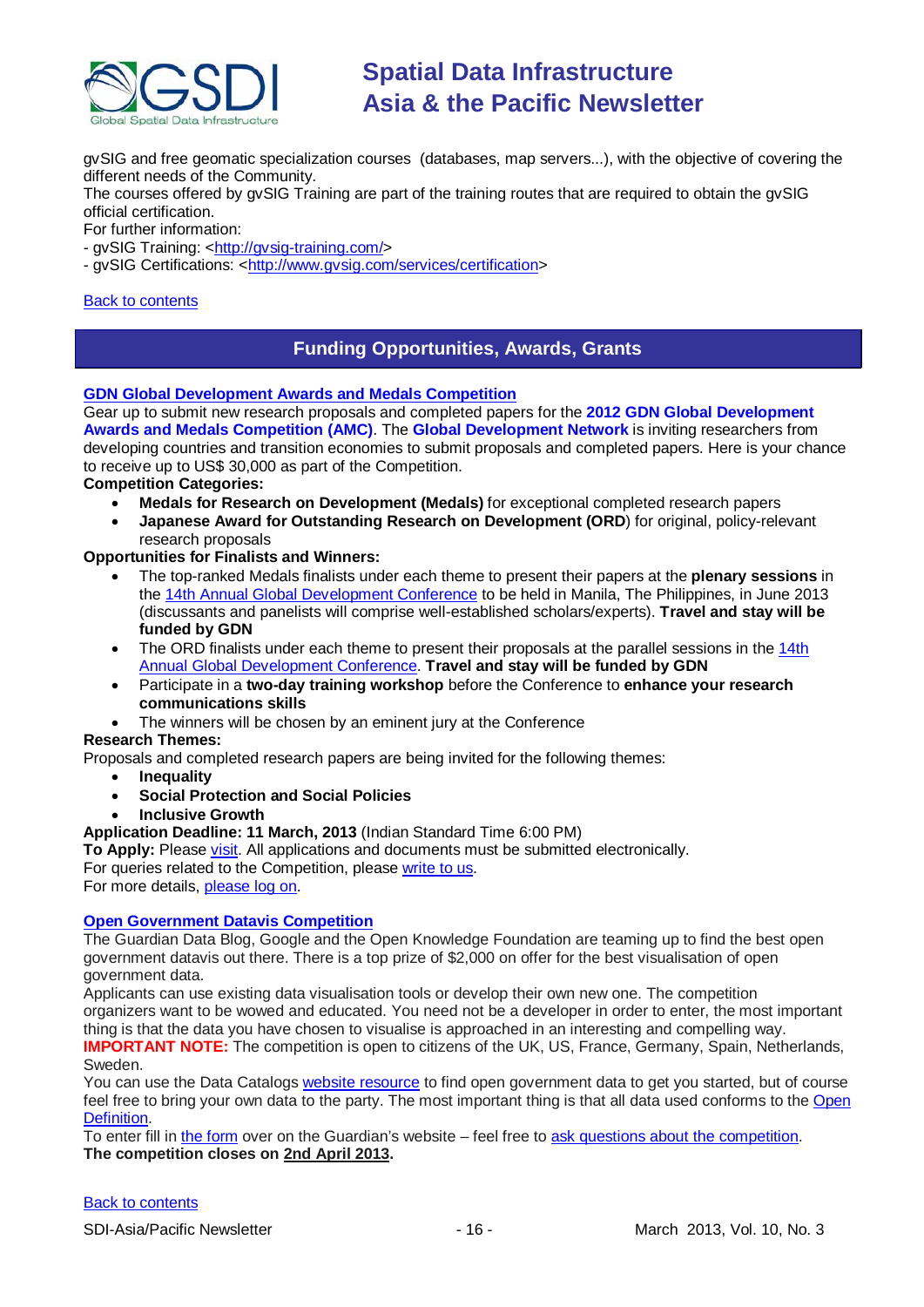

#### **[Asia Geospatial Excellence Awards 2013](http://www.asiageospatialforum.org/2013/nomination.htm)**

Nominations are invited for Asia Geospatial Excellence Awards 2013 under the auspices of Asia Geospatial Forum 2013 (Kuala Lumpur 24-26 September). The awards shall be conferred to the exemplary geospatial applications development,technology innovations and policies/programs in the region. *Submission Deadline: 30 June 2013*

### **[PTI 2012-2013 Solutions Awards: now accepting entries](http://www.pti.org/index.php/ptiee1/more/854/)**

**Entry Deadline: Friday, March 29, 2013**

Public Technology Institute's Solutions Awards competition recognizes outstanding achievements in local government applications of technology that enhance community services, improve internal operations and reduce costs.

The competition is open to all [PTI member jurisdictions,](http://www.pti.org/index.php/ptiee1/more/31) with no limit to the number of entries. Technology categories:

Telecommunications and Information Technology (I.T. management, operations and infrastructure) Web Services, E-Government and Mobile Apps

GIS (Geospatial Information Systems)

Public Safety and Emergency Management

Sustainability (energy, including energy assurance planning; environment, public works, transportation)



#### **[2013 IEEE Data Fusion Contest](http://www.grss-ieee.org/community/technical-committees/data-fusion/data-fusion-contest/)**

Recently, the IEEE Geoscience and Remote Sensing Society announced plans for its **2013 Data Fusion Contest**. The Contest, which helps connecting students and researchers around the world, evaluates existing methodologies at the research or operational level to solve remote sensing problems using data from various sensors. The Contest is open not only to IEEE members, but to everyone, and consists of two parallel competitions: Best Paper Award and Best Classification Award. The winning teams will receive an iPad, an IEEE Certificate of

Appreciation, and a free open access publication in an IEEE GRSS Journal. Final results will be announced at the 2013 IEEE International Geoscience and Remote Sensing Symposium in Melbourne, Australia, in July 2013.

Thanks to AnyGeo blog

#### **[Ideas Challenge](http://www.gmes-masters.com/ideas-challenge)**

The Ideas Challenge is at the core of the GMES Masters competition. It invites students, entrepreneurs, start-up companies and SMEs to submit their ideas for an innovative commercial use of GMES to a secure online database on the GMES Masters website. The best idea for a commercially viable business idea using GMES data will be rewarded. The winner will be rewarded with a cash prize of EUR 10,000 as well as the chance to get his idea further developed in one of the six ESA Business Incubation Centres (BICs). The incubation package has a value of up to EUR 60,000.

#### **[ESA App Challenge](http://www.gmes-masters.com/esa-app-challenge)**

The European Space Agency (ESA) will award the ESA App Challenge to the best application idea for the usage of GMES on mobile phones. Proposals shall address one or more GMES main thematic areas (land, marine environment, atmosphere, climate change, emergency management). ESA is looking for ideas that can be implemented quickly into a profitable business. The application should consist of a base app containing info and news on GMES, as well as one or more specific content modules that provide relevant location-based data to users in real time. The winner will be considered for support by one of the six European Space Agency's Business Incubation Centres (ESA BICs) across Europe (value up to EUR 60,000).

#### **[European Space Imaging High-Res Challenge](http://www.gmes-masters.com/european-space-0)**

European Space Imaging (EUSI) is Europe's leading provider of Very High-Resolution (VHR) satellite data. EUSI will award the best application idea using the most advanced VHR satellite data. Application ideas which are easily implementable, sustainable, cut costs and create efficiencies are of high interest. Participants are required to submit detailed application ideas including business concepts. The winner will be awarded a data package of EUSI satellite data worth up to EUR 20,000 for use in further developing the winning application.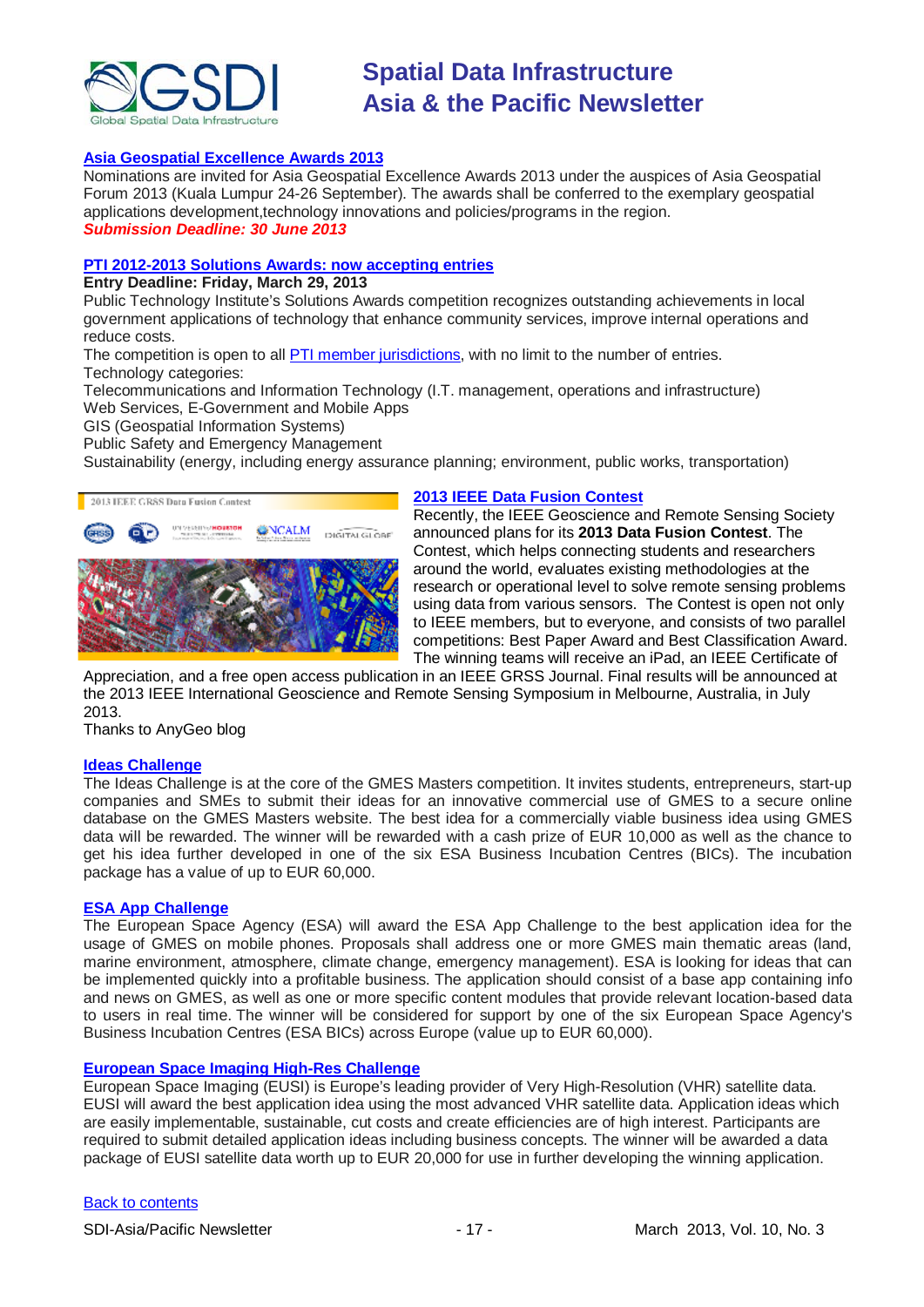

#### **[DLR Environmental Challenge](http://www.gmes-masters.com/dlr-environmental)**

DLR is looking for new applications in Earth observation, especially proposals addressing the mapping of the environment and climate. Ideas for using Earth observation to manage sustainable supplies of energy are also welcome. In addition to any kind of non-satellite geoinformation, proposals should be based on existing or imminent Earth observation satellite data that is available either for free or under commercial terms. The product or service generated from the idea should support either professionals from organisations and companies in environmental assessment, or the general public and consumer-oriented markets. Both regional and global applications and services are possible. Innovative ways to link the service with users are especially encouraged. The ideas should also describe a realistic scenario for their implementation involving either the general public or commercial benefits. The winner(s) will receive a voucher for a workshop or initial coaching according to what further realisation of the idea requires.

#### **[Best Service Challenge](http://www.gmes-masters.com/best-service)**

The Best Service Challenge invites service providers to upload profiles of their existing services within the main thematic areas of GMES to the GMES Masters competition website. The Best Service Challenge aims at increasing the awareness of existing Earth Monitoring Services and their benefits to European citizens. The winner of the Best Service Challenge will benefit from a substantial satellite data quota made available with financial support by the European Commission.

#### **[T-Systems Cloud Computing Challenge](http://www.gmes-masters.com/t-systems-cloud)**

T-Systems will award the prize for its Cloud Computing Challenge to the best GMES application or service idea that will make use of the cloud computing model Infrastructure-as-a-Service (IaaS) to provide Earth observation data on demand via user-oriented web portal or mobile devices. T-Systems will assist the winner in getting the awarded project off the ground. They will support the winner to realise an innovation project, which could lead to a long-term partnership.

#### **[Challenge to spur the geospatial industry](http://geospatialworld.net/index.php?option=com_content&view=article&id=23850:challenge-to-spur-the-geospatial-industry&catid=75:miscellaneous-events)**

The Singapore Land Authority has launched OneMap Challenge that seeks to promote the development of innovative map-based desktop and mobile applications by businesses and the community.

The OneMap Challenge provides a platform for application developers to showcase their creativity through the apps they develop to an increasingly tech-savvy population and enterprises, including those represented by the Association of Small and Medium Enterprises (ASME) which is one of the competition promotion partners. The Challenge also aims to facilitate collaborations between potential business partners for creating location-based apps that are useful for business enterprises and the general community.

With two top prizes of \$20,000 cash each and other attractive prizes up for grabs, the OneMap Challenge is divided into two categories – Web Applications for applications that run on web browsers and Mobile Applications for those that run on smart phones, tablets and other portable devices.

Visit <http://www.sla.gov.sg/OneMapChallenge> to learn more about OneMap Challenge and check out the OneMap Facebook page at [www.facebook.com/OneMap.](http://www.facebook.com/OneMap)

Source: Geospatial World and [SLA press release](http://www.sla.gov.sg/htm/new/new2012/new0401.htm)

#### <span id="page-17-0"></span>**[Back to contents](#page-0-0)**

## **Employment Opportunities**

#### **GIS Job Board Launches New Website: [www.gisjobboard.com](http://www.gisjobboard.com/)**

New Site Provides Employers and Job Seekers Tools to Post and Search Jobs and Resumes in the GIS and Geospatial Disciplines

GIS Job Board has launched a new website specifically dedicated to GIS and other geospatial disciplines. The new site makes it simple for employers and job seekers to post and search for jobs and resumes. The site was created to serve the growing needs of the GIS community and help with recruiting and job seeking efforts. Visitors also have the option to view the site in a different language if they choose, making it easier for them to have access to the content

Registered users can receive jobs or resumes by email. They can also flag jobs and resumes as well as save searches, setup resume alerts, and save resumes and jobs. Users have the capability of private messaging other users in case they ever want to communicate with someone.

For more information about GIS Job Board, please visit their website at **[www.gisjobboard.com](http://www.gisjobboard.com/)**

#### [Back to contents](#page-0-0)

SDI-Asia/Pacific Newsletter 19 - 18 - 18 - March 2013, Vol. 10, No. 3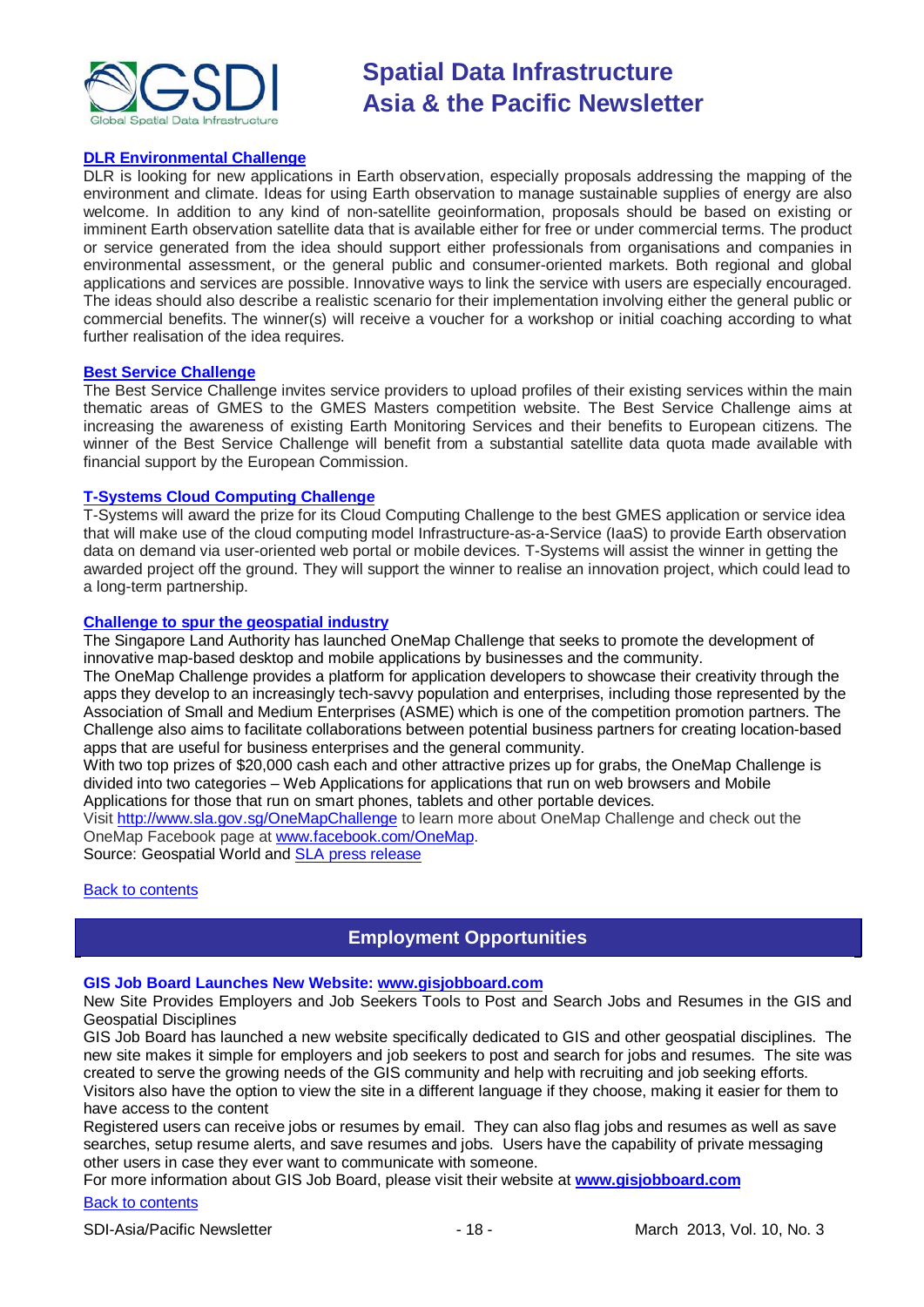

### **Conference Proceedings**

#### <span id="page-18-0"></span>**Modernization of land administration and management systems** Uganda: 17-18 January 2013



**Implementation of land information systems (LIS): sharing experiences, innovations and good practices.** Throughout the two day conference, discussions focused on technical issues related to the choice of the solutions adopted, the methodologies to be implemented and the technical equipment installed. Other topics included issues of protection against hacking, the importance of training local people, the communication targeting

administrative staff and the public, and the importance of measuring concrete benefits of such projects and their returns on investment. Several presentations focused on the use of aerial photography or satellite imagery in cadaster projects. As the cost of a geographic dataset depends heavily on its accuracy, it is essential to define the data sources that will be used for the

establishment of the cadastral reference from the start. Picking up a key point of discussion on the theme of the added value of NSDI projects for developing countries at the regional conference IGN France International held in April 2012 in Ouagadougou (Burkina Faso) **the link between land projects and National Spatial Data Infrastructure (NSDI) was also addressed. Land projects are sometimes considered the cornerstone of NSDI initiatives**. However the situation varies considerably from one country to another. Clear links exist between LIS projects and NSDI initiatives; however, some countries initiated NSDI projects without systematic land initiatives, while others have taken advantage of LIS projects to develop national spatial data infrastructure.

**Most agreed that the highest authorities must play a determining role in the definition of public policies legal frameworks and the way these projects move forward.** Without this strategic vision, both LIS and NSDI projects encounter difficulties fail to get off the ground or are not become sustainable**. The completion of a geographic data set appears to be an essential component for both LIS or NSDI projects** and should be taken into account from the very beginning.

In her final intervention, the Minister of Lands insisted on the added value of the LI project led by IGN France International. Securing land titles will reduce poverty and enhance economic development in Uganda. More details on the regional conference and the programmes will be available at: [www.lis-uganda.go.ug](http://www.lis-uganda.go.ug/) and at [www.ignfi.com](http://www.ignfi.com/)

#### **[GISSA Ukubuzana 2012 Conference Proceedings](http://www.eepublishers.co.za/article/gissa-ukubuzana-2012-conference-proceedings.html)**

Almost 600 delegates and 66 exhibitors attended the Geo-Information Society of South Africa [\(GISSA\)](http://www.gissa.org.za/) Ukubuzana 2012 conference which was held at Emperors Palace from 2 to 4 October 2012 in Johannesburg, South Africa.

Some 60 peer-reviewed academic papers, general papers, short papers and poster papers were presented at GISSA Ukubuzana 2012. A particular hit with the delegates were the local government, demographic and mobile streams.

#### **Spatial@Gov, Canberra, November 2012**

The conference program addressed two broad categories under the main conference theme of Future Directions: Linking People, Policy and Place.

- The **Strategy** theme explored the policy settings required to ensure that Governments can best use location-based business intelligence in support of better informed policy and planning decisions, and more efficient targeted service delivery to Australian and New Zealand citizens.
- The **Innovation** theme looked closely at emerging and future trends and how Governments might work with the commercial and research sectors in order to drive future innovation in the Australian and New Zealand Spatial Community and globally.

Most of the proceedings are now [available online.](http://spatial.cebit.com.au/program.html)

**[Documentation: 19th United Nations Regional Cartographic Conference for Asia and the Pacific](http://unstats.un.org/unsd/geoinfo/RCC/unrccap19.html?)**

The 19th United Nations Regional Cartographic Conference for Asia and the Pacific (UNRCC-AP) was held in Bangkok, Thailand from 29 October to 1 November 2012. Documentation from the event is available online. The Permanent Committee on GIS for Asia and the Pacific (PCGIAP) decided to rename itself UNGGIM-AP.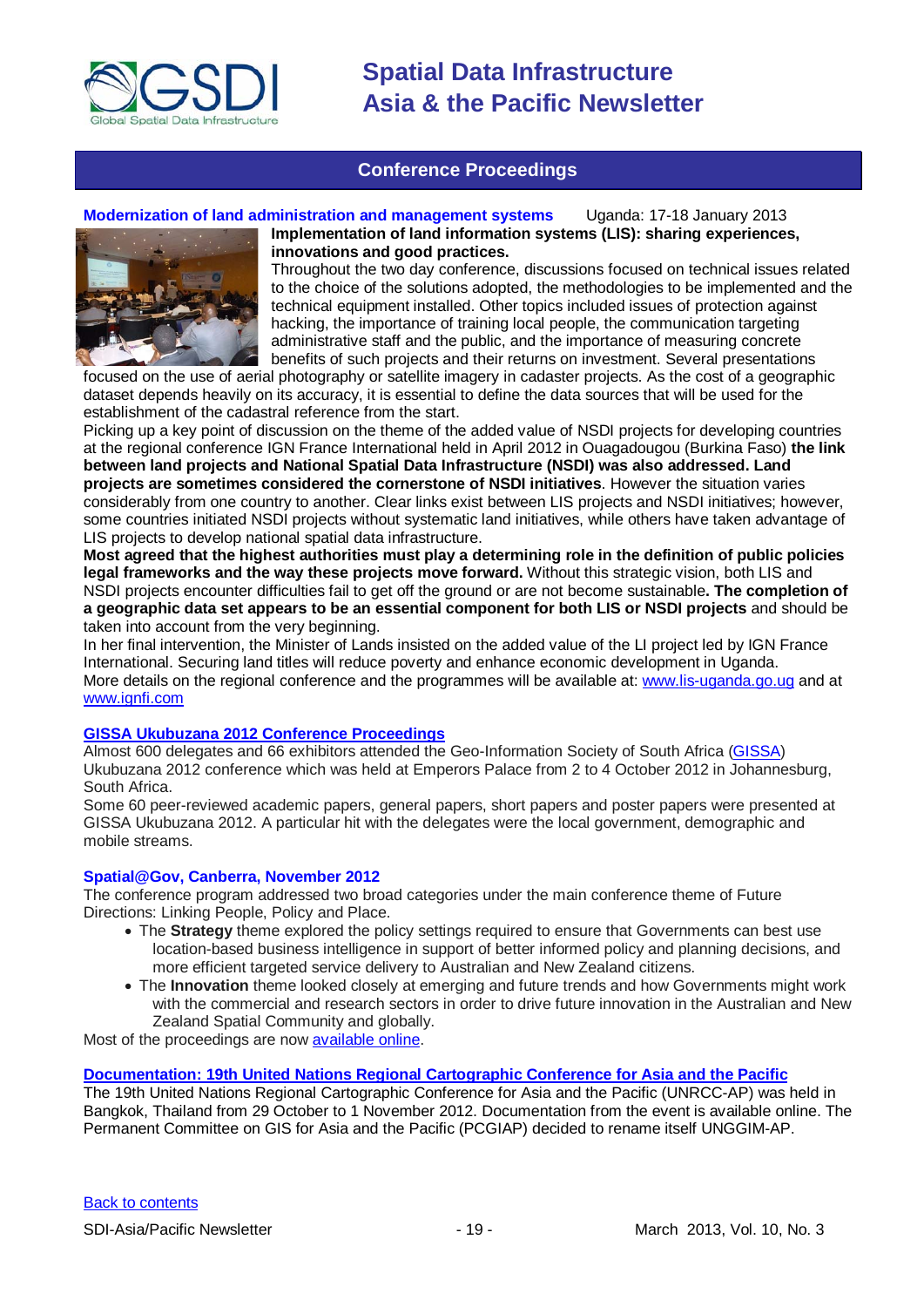

### **Conferences, Events**

<span id="page-19-0"></span>For upcoming events of global or major international interest, please visit the [upcoming conference list o](http://gsdi.org/events/upcnf.asp)n the GSDI website – as this conference list will be reserved for conferences within or with specific interest to the Asia Pacific Region.

#### **The editors welcome news of conferences & events from the newsletter subscribers**

### **[Call for Expression of Interest to host AARSE 2014 and future Conferences](http://lists.gsdi.org/pipermail/sdi-africa/2010-November/001135.html)**

Call for Expression of Interest to host the 10th biennial International Conference of the African Association of Remote Sensing of the Environment (AARSE) in October 2014 and future Conferences.

| <b>Date</b>        | <b>Location</b>        | <b>Event</b>                                                                                                                                                                                                                                                                                                                                                                                                                                                                                                                                                                                                                                                                                                                                                                                                                                                                                                                                                                                                                                                                                                                                                                                                                                                                      |
|--------------------|------------------------|-----------------------------------------------------------------------------------------------------------------------------------------------------------------------------------------------------------------------------------------------------------------------------------------------------------------------------------------------------------------------------------------------------------------------------------------------------------------------------------------------------------------------------------------------------------------------------------------------------------------------------------------------------------------------------------------------------------------------------------------------------------------------------------------------------------------------------------------------------------------------------------------------------------------------------------------------------------------------------------------------------------------------------------------------------------------------------------------------------------------------------------------------------------------------------------------------------------------------------------------------------------------------------------|
| <b>March 2013</b>  |                        |                                                                                                                                                                                                                                                                                                                                                                                                                                                                                                                                                                                                                                                                                                                                                                                                                                                                                                                                                                                                                                                                                                                                                                                                                                                                                   |
| <b>11-15 March</b> | Islamabad,<br>Pakistan | United Nations/Pakistan International Workshop on Integrated<br>Use of Space Technologies for Food and Water Security<br>The completed application form, properly endorsed by the<br>applicant's government/institution, should be received by the UN<br>Office for Outer Space Affairs no later than Monday, 21 January<br>2013. Applications received after the deadline will be considered,<br>but applicants will not be eligible for financial support.                                                                                                                                                                                                                                                                                                                                                                                                                                                                                                                                                                                                                                                                                                                                                                                                                      |
| 18-9 March         | Singapore              | <b>1st Annual International Conference on ACE:</b><br><b>Call For Papers 2013</b><br><b>IMPORTANT DATES</b><br>Full Paper Submission Deadline: 23rd November 2012Author<br>Notification: 7th December 2012 Final Paper (Camera-Ready)<br>Submission Deadline: 31st December 2012<br>Early Bird Registration Deadline: 18th January 2013<br>Late Registration Deadline: 13th February<br>Contact                                                                                                                                                                                                                                                                                                                                                                                                                                                                                                                                                                                                                                                                                                                                                                                                                                                                                   |
| <b>24-28 March</b> | Baltimore, USA         | <b>ASPRS 2013 Annual Conference:</b><br>Confluence by the Bay -<br>A Gathering of Geospatial Insights                                                                                                                                                                                                                                                                                                                                                                                                                                                                                                                                                                                                                                                                                                                                                                                                                                                                                                                                                                                                                                                                                                                                                                             |
| 25-7 March         | Amman, Jordan          | <b>Spatial Data infrastructures Middle East, 2013</b><br>In the Middle East the development of geographic information<br>systems and their function has been rapid. Governments have over<br>the past decade realised the need to be able to access and use the<br>vast amounts of data collected on a daily basis. Whilst individual<br>departments or agencies posses the tools to analyse, utilise and<br>disseminate information this can leave gaps at a governmental or<br>even national level.<br>Benefits of attending the Spatial Data Infrastructure Middle East<br>Conference, organized with the support of Royal Jordanian<br>Geographic Center:<br>- Explore Geographic Information Systems and how your specific<br>organisation can benefit from a unified and achievable plan<br>- Discuss future SDI development plans with senior Government<br>decision makers<br>- Discover end-users GIS and geospatial requirements and<br>solutions being considered<br>- Find out the challenges faced in building an SDI and how to<br>overcome them<br>- Hear about how government department interoperability can be<br>improved through the development of an SDI<br>- Learn about the latest technologies available and which is the best<br>fit for your SDI plans |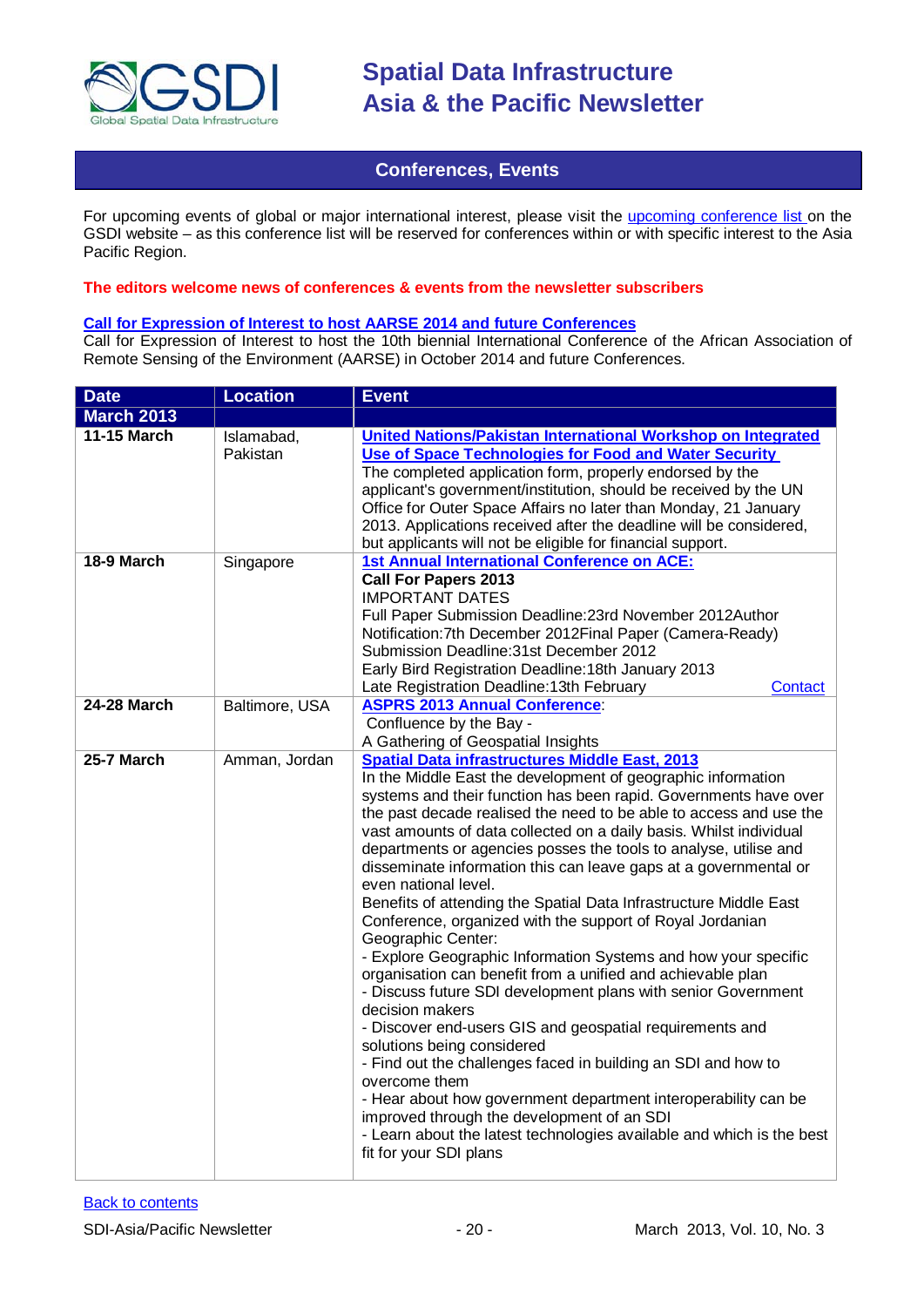

| <b>April 2013</b>  |                  |                                                                                                |
|--------------------|------------------|------------------------------------------------------------------------------------------------|
| <b>15-19 April</b> | Canberra,        | <b>Surveying &amp; Spatial Sciences Conference 2013</b>                                        |
|                    | SS<br>Australia  | Andrew Bashfield from Intergraph Corporation and John Weaver                                   |
| "AMENDED"          | 2013             | from Office of Spatial Policy (OSP) are hosting a Spatial Data                                 |
|                    |                  | Infrastructure (SDI) workshop as part of the Surveying & Spatial                               |
|                    |                  | Sciences Institute (SSSI) national conference in Canberra from                                 |
|                    |                  | 1.00pm on Monday, 15 April 2013.<br>Conference program                                         |
| <b>22-26 April</b> | Beijing, China   | 35th International Symposium on Remote Sensing of                                              |
|                    |                  | <b>Environment (ISRSE35)</b>                                                                   |
|                    |                  | The papers included in the 35th International Symposium on                                     |
|                    | 35th Internation | Remote Sensing of Environment proceedings will be published by                                 |
|                    |                  | IOP Publishing Ltd., UK. The proceedings are available through the                             |
|                    |                  | <b>IOP Conference Series: Earth and Environmental Science. All</b>                             |
|                    |                  | published papers will be indexed by EI Compendex.                                              |
|                    |                  | Authors interested in the themes and topics of ISRSE35 are                                     |
|                    |                  | welcome to submit their original manuscripts. Submissions to                                   |
|                    |                  | ISRSE35 will be peer-reviewed to ensure high-quality scientific                                |
|                    |                  | content and well-written English, in accordance with the Peer                                  |
|                    |                  | Review Policy for the IOP Conference Series.                                                   |
|                    |                  | <b>ABSTRACT SUBMISSION</b>                                                                     |
|                    |                  | Interested contributors should submit a summary of the paper they<br>propose for presentation. |
|                    |                  | • All submissions should be in English.                                                        |
|                    |                  | • Abstracts should reach the Technical Programme Committee no                                  |
|                    |                  | later than 30 September 2012.                                                                  |
|                    |                  | • Notification of paper acceptance will be made by 10 December                                 |
|                    |                  | 2012.                                                                                          |
|                    |                  | • Each presenting author will be required to register and pay by the                           |
|                    |                  | author registration deadline on Monday, 25 February 2013, to                                   |
|                    |                  | ensure their abstract is included in the final programme.                                      |
|                    |                  | • Please submit abstracts through the Abstract Submission link at                              |
|                    |                  | http://www.isrse35.org                                                                         |
|                    |                  | • All abstracts must be submitted online.                                                      |
|                    |                  | <b>IMPORTANT DATES:</b>                                                                        |
|                    |                  | Registration Opens: Monday, 10 September 2012                                                  |
|                    |                  | Abstract Submission Deadline: Sunday, 30 September 2012                                        |
|                    |                  | Workshop Submission Deadline: Tuesday, 30 October 2012                                         |
|                    |                  | Acceptance Notification Monday, 10 December 2012                                               |
|                    |                  | Early-bird Registration Deadline: Friday, 25 January 2013                                      |
|                    |                  | Final Paper Deadline: Friday, 15 February 2013                                                 |
|                    |                  | Author Registration Deadline: Monday, 25 February 2013                                         |
|                    |                  | Standard Registration Deadline Monday, 15 April 2013                                           |
|                    |                  | Contact detail:                                                                                |
|                    |                  | <b>ISRSE35 Secretariat</b><br>E-Mail: isrse35@ceode.ac.cn                                      |
|                    |                  | Tel: +86 10 8217 8969                                                                          |
|                    |                  | Fax: +86 10 8217 8968                                                                          |
|                    |                  | Website: www.isrse35.org                                                                       |
|                    |                  | Address: Center for Earth Observation and Digital Earth, CAS No. 9                             |
|                    |                  | Dengzhuang South Road, Haidian District, Beijing 100094, P.R.                                  |
|                    |                  | China                                                                                          |
| 24 - 26 April      | Novosibirsk,     | Siberia - Interexpo GEO-Siberia 2013                                                           |
|                    | Russia           | IX International exhibition and scientific congress "Interexpo GEO-                            |
|                    |                  | Siberia-2013" - "Advanced Geospatial and Surveying Technologies                                |
|                    |                  | for Environmental Management and Sustainable Development"                                      |
|                    |                  | Contact: http://www.ssga.ru/main/news/view/428/1/5555.html                                     |
| 25 - 26 April      | Singapore        | <b>First Asia Pacific 3D Documentation Conference</b>                                          |
|                    |                  | <b>Connecting 3D Communities</b>                                                               |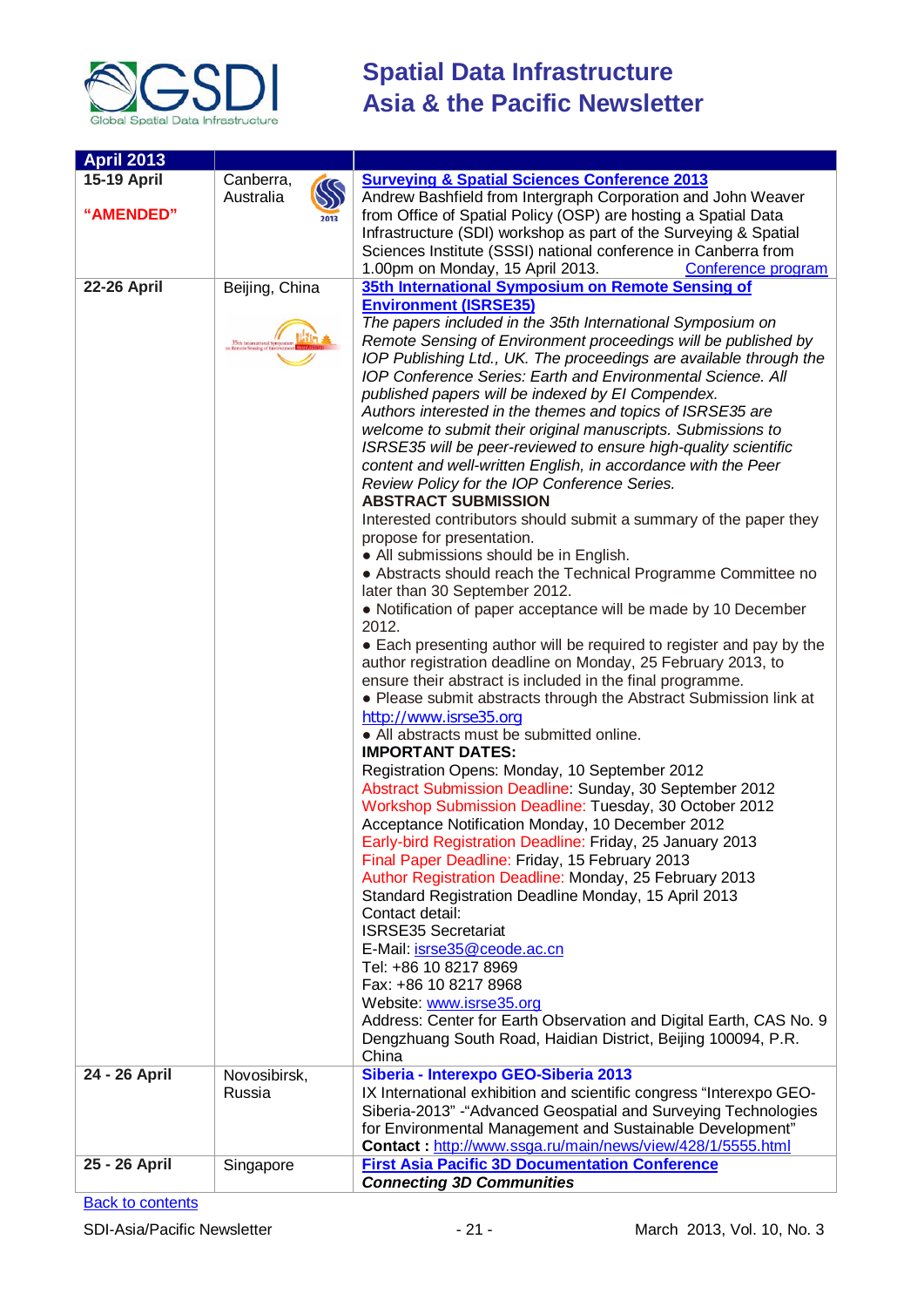

| <b>May 2013</b> |                               |                                                                                                                                                                                                                                                                                                                                                                                                                                                                                                                                                                                                                                                                                                                                                                                                                                                                                                                                                                                                                                                                                                                                                                                                                                                                                                                                                                                                                                                                                                                      |
|-----------------|-------------------------------|----------------------------------------------------------------------------------------------------------------------------------------------------------------------------------------------------------------------------------------------------------------------------------------------------------------------------------------------------------------------------------------------------------------------------------------------------------------------------------------------------------------------------------------------------------------------------------------------------------------------------------------------------------------------------------------------------------------------------------------------------------------------------------------------------------------------------------------------------------------------------------------------------------------------------------------------------------------------------------------------------------------------------------------------------------------------------------------------------------------------------------------------------------------------------------------------------------------------------------------------------------------------------------------------------------------------------------------------------------------------------------------------------------------------------------------------------------------------------------------------------------------------|
| $1 - 3$ May     | Tainan, Taiwan                | 8th International Symposium on Mobile Mapping Technology<br>(MMT 2013)<br>MMT is an academic conference officially recognized by<br>International Society for Photogrammetry and Remote Sensing<br>MMT 2013 Symposium: 1st May-3rd May, 2013<br>MMT 2013 Summer School: 29th-30th April, 2013<br>Contact: http://conf.ncku.edu.tw/mmt2013/index.htm                                                                                                                                                                                                                                                                                                                                                                                                                                                                                                                                                                                                                                                                                                                                                                                                                                                                                                                                                                                                                                                                                                                                                                  |
| 6-10 May        | Abuja, Nigeria                | <b>The FIG Working Week</b><br>The Working Week will bring surveyors and land professionals from<br>all over the world together to meet while specific focus will be given<br>Africa. The conference is organised jointly by FIG and<br>to<br>the Nigerian Institution of Surveyors, NIS, one of the three FIG<br>member associations in Nigeria.                                                                                                                                                                                                                                                                                                                                                                                                                                                                                                                                                                                                                                                                                                                                                                                                                                                                                                                                                                                                                                                                                                                                                                    |
| 13-16 May       | Rotterdam,<br>The Netherlands | Register before 15th Feb 2013 to avail complementary Awards<br><b>Night and Gala Dinner Ticket</b><br><b>Geospatial World Forum</b> is a conference cum exhibition which<br>has always invoked the geospatial community with its relevant and<br>thought-provoking themes. This year, the conference which is<br>scheduled from 13-16 May 2013 at Beurs World Trade Center,<br>Rotterdam, The Netherlands aims at increasing our<br>understanding of the concept of Monetising the value added by<br>geospatial industry so far with its theme "Monetising Geospatial<br><b>Value and Practices".</b><br>Please submit your abstracts. For queries.                                                                                                                                                                                                                                                                                                                                                                                                                                                                                                                                                                                                                                                                                                                                                                                                                                                                  |
| 13-16 May       | Minneapolis, MN               | <b>Free and Open Source Software for Geospatial North America</b><br>(FOSS4G-NA) Conference                                                                                                                                                                                                                                                                                                                                                                                                                                                                                                                                                                                                                                                                                                                                                                                                                                                                                                                                                                                                                                                                                                                                                                                                                                                                                                                                                                                                                          |
| "NEW"           |                               | The Call for Presentations closed February 15, 2013.                                                                                                                                                                                                                                                                                                                                                                                                                                                                                                                                                                                                                                                                                                                                                                                                                                                                                                                                                                                                                                                                                                                                                                                                                                                                                                                                                                                                                                                                 |
| 30 May - 1 June | Hong Kong                     | 8th International Symposium on Spatial Data Quality 2013<br>The Symposium provides an interdisciplinary forum for leading<br>scientists and young researchers to present their latest research<br>developments and share their experience in this field. The<br>Symposium will include keynote speeches and parallel sessions.<br><b>Themes</b><br>- Uncertainties in real world entities and ontology<br>- Spatial accuracy assessment<br>- Accuracy evaluation for DEM<br>- Temporal uncertainty in spatial data<br>- Incompleteness of spatial data<br>- Logical consistence in spatial database<br>- Semantic uncertainty in geographic data<br>- Uncertainty in remotely sensed image processing<br>- Uncertainty versus scales<br>- Quality assessment in spatial data generalization<br>- Spatial data models for uncertain objects in GIS<br>- Model validation with imperfect ground truth data<br>- Assessment of quality of crowdsourcing spatial data<br>- Uncertainty propagation in spatial analyses and operations<br>- Spatial querying and reasoning with uncertain data<br>- Uncertainty in geographical and environmental analysis<br>- Spatial data quality and decision making<br>- Spatial statistics<br>- Geostatistical methods for spatial data quality assessment<br>- Stochastic spatial simulation<br>- Spatial data quality and web- and mobile-based services<br>- Uncertainty in geovisual analytics<br>- Quality of spatial data visualization<br>- Meta-data and model for GIS data |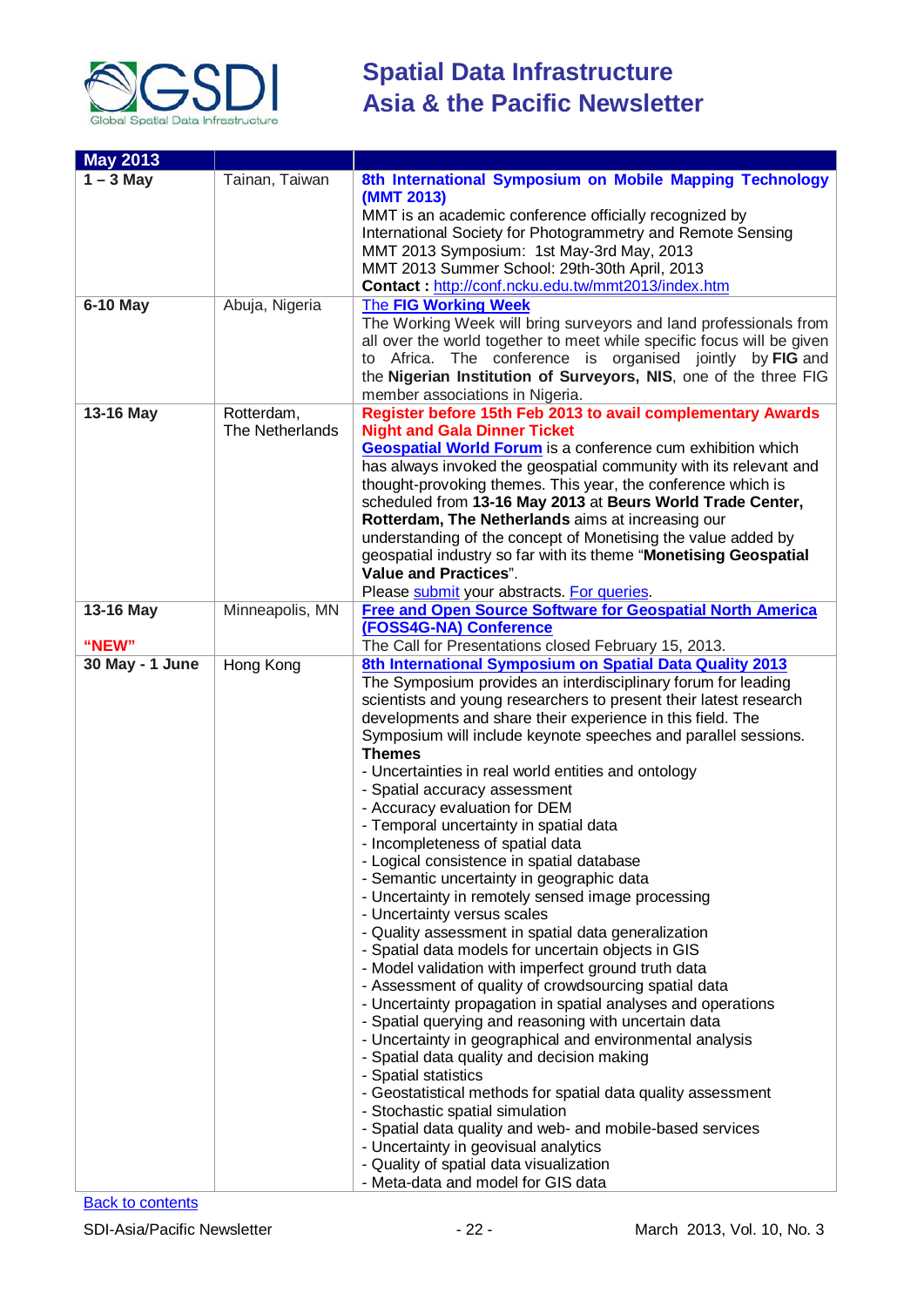

| <b>June 2013</b> |                   |                                                                     |
|------------------|-------------------|---------------------------------------------------------------------|
| $8 - 9$ June     | San Francisco,    | <b>State of the Map - US</b>                                        |
| "NEW"            | <b>USA</b>        | Workshop - June 7 and OSM Hack Day - June 10                        |
| $19 - 21$ June   | Manila,           | <b>14th Annual Global Development Conference</b>                    |
|                  | Philippines       |                                                                     |
| $24 - 27$ June   | Ho Chi Minh City, | <b>Eighth International Conference on "Geographical Analysis,</b>   |
|                  | Vietnam           | <b>Urban Modeling, Spatial Statistics" GEOG-AND-MOD 13</b>          |
|                  |                   | in conjunction with                                                 |
|                  |                   | The 2013 International Conference on Computational Science and      |
|                  |                   |                                                                     |
|                  |                   | its Applications (ICCSA 2013)                                       |
|                  |                   | Submission - papers should be submitted at: http://ess.iccsa.org/   |
|                  |                   | [please don't forget to select "Geographical Analysis, Urban        |
|                  |                   | Modeling, Spatial Statistics GEOG-AND-MOD 13" workshop from         |
|                  |                   | the drop-down list of all workshops.]                               |
|                  |                   | <b>Important dates</b>                                              |
|                  |                   | 31 January 2013: Deadline for full paper submission                 |
|                  |                   | 10 March 2013: Notification of acceptance                           |
|                  |                   | 6 April 2013: Deadline for Camera Ready Papers                      |
|                  |                   | June 24-27, 2013: ICCSA 2013 Conference                             |
| $24 - 27$ June   | Ho Chi Minh City, | 1st International Workshop on Agricultural and Environmental        |
|                  | Vietnam           | <b>Information and Decision Support Systems (AEIDSS 2013)</b>       |
|                  |                   | in conjunction with                                                 |
|                  |                   | The 2013 International Conference on Computational Science and      |
|                  |                   | its Applications (ICCSA 2013                                        |
|                  |                   | Deadline for Full Paper submission: extended to February 1, 2013    |
|                  |                   | Notification of Acceptance: March 10, 2013                          |
|                  |                   | <b>Workshop description:</b>                                        |
|                  |                   | Monitor and manage sanitary risks, study climate change,            |
|                  |                   | environmental impacts in connexion with agricultural practices (the |
|                  |                   | use of pesticides, for example), mapping the good ecological status |
|                  |                   | of rivers, simulate spread of forest fires  are environmental and   |
|                  |                   | agricultural challenges for which Information and Decision Support  |
|                  |                   | Systems represent effective solutions. New theoretical and          |
|                  |                   | technical challenges emerge from the integration of several         |
|                  |                   |                                                                     |
|                  |                   | scientific domains such as agronomy, mathematics, information       |
|                  |                   | technology and computer science. The objective of the proposed      |
|                  |                   | workshop is to show how the latest advances in research in          |
|                  |                   | information and decision-support systems can be applied to          |
|                  |                   | environmental and agricultural matters.                             |
|                  |                   | Information and Decision Support Systems topics (include but are    |
|                  |                   | not limited to):                                                    |
|                  |                   | * Database, Data Warehouses                                         |
|                  |                   | * Geographic Information Systems                                    |
|                  |                   | * Cloud/Grid Computing                                              |
|                  |                   | * Distributed information systems                                   |
|                  |                   | * Interoperability between information systems                      |
|                  |                   | * Data Integration                                                  |
|                  |                   | * Geovisulization Knowledge management                              |
|                  |                   | * Spatial Big Data                                                  |
|                  |                   | * Geosensor network                                                 |
|                  |                   | * Software Engineering                                              |
|                  |                   | * Data Mining                                                       |
|                  |                   | Proceedings and Journal special issue:                              |
|                  |                   | Accepted papers of the Workshops will be included in a Springer-    |
|                  |                   | Verlag Lecture Notes in Computer Science (LNCS) volume.             |
|                  |                   | Selected papers will be invited to submit extended versions to a    |
|                  |                   | special issue of the Ecological Informatics journal.                |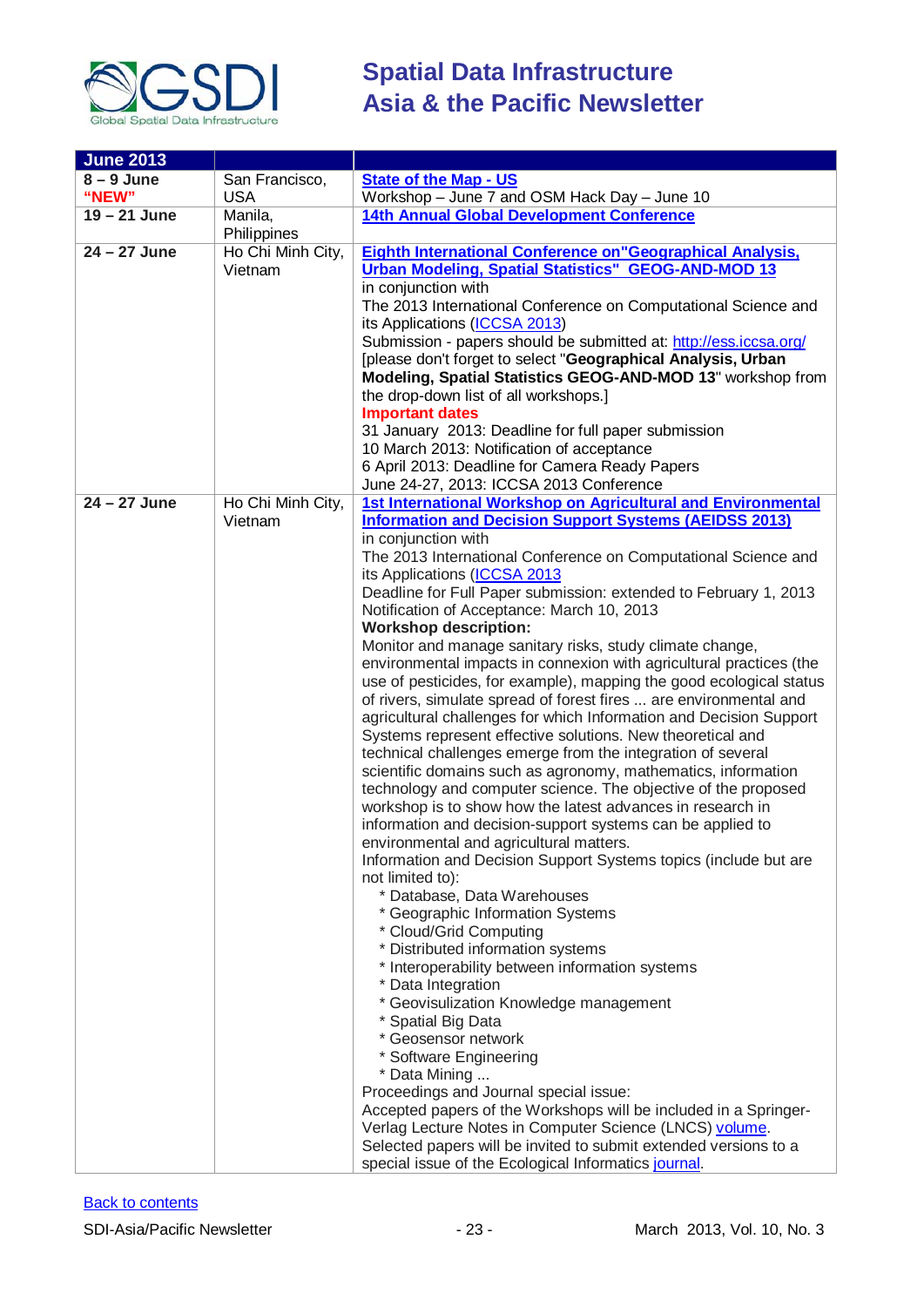

| <b>July 2013</b>         |                                  |                                                                                                                                                                                                                                                                                                                                                                                                                                                                                                                                                                                                                                                                                                                                                                                                                                                                                                                                                                                              |
|--------------------------|----------------------------------|----------------------------------------------------------------------------------------------------------------------------------------------------------------------------------------------------------------------------------------------------------------------------------------------------------------------------------------------------------------------------------------------------------------------------------------------------------------------------------------------------------------------------------------------------------------------------------------------------------------------------------------------------------------------------------------------------------------------------------------------------------------------------------------------------------------------------------------------------------------------------------------------------------------------------------------------------------------------------------------------|
| $2 - 5$ July             | Salzburg, Austria                | <b>GI Forum 2013 - Creating the GISociety</b><br>The international GI Forum attracts an interdisciplinary audience<br>interested in discussing progress and new ideas in GIScience. The<br>GI_Forum communicatesinnovative research and learning in<br>Geographic Information Science with focus on hardware,<br>software, orgware and brainware for the GISociety, and their inter-<br>relationships. Young researchers are especially invited to contribute<br>and discuss their research. Together with recognized scientists they<br>will find a vibrant community from academia, business, and<br>education ready to embrace new ideas and explore new research<br>directions. GI Forum runs concurrently with the highly regarded<br>German language conference on Applied Geoinformatics - AGIT.<br>The two symposia share some 1200 participants, the innovative<br>AGIT EXPO exhibit and stimulating social events.<br>Submission deadline February 1, 2013.<br><b>Contact</b>      |
| $16 - 18$ July           | Gold Coast,<br>Australia         | <b>IGNSS 2013</b><br>The International Global Navigation Satellite Systems (IGNSS)<br>Society Inc. is pleased to announce IGNSS 2013<br><b>Closing Date for Submission of Abstracts: Monday</b><br>4 <sup>th</sup> February, 2013:<br>Information regarding on line submission of abstracts and abstract<br>templates will be updated in due course on the <b>IGNSS Society</b><br>website.<br><b>Submission of Peer Reviewed and Non Peer Reviewed Papers:</b><br>Information regarding On Line Submission of Peer Reviewed and<br>Non Peer Reviewed Papers will be updated in due course on the<br><b>IGNSS Society website (Click here).</b><br><b>IGNSS Free Membership:</b><br>There is no fee to register for Membership of the IGNSS<br>Society. Complete the On Line Membership Form.<br>Benefits of Membership include reduced Symposium Registration<br>Fees.<br>Contact: http://www.ignss.org/                                                                                    |
| $21 - 26$ July           | Melbourne,<br>Australia          | <b>IEEE International Geoscience and Remote Sensing</b><br><b>Symposium (IGARSS)</b><br>On behalf of the IEEE Geoscience and Remote Sensing Society<br>and the IGARSS 2013 Local Organising Committee, we are<br>delighted to invite you to Melbourne, Australia for IGARSS 2013.<br>We are looking forward to welcoming leading scientists, engineers<br>and educators from the diverse disciplines that make up the<br>Geoscience and Remote Sensing community. We also hope to<br>attract new delegates from the Asia-Pacific and Oceania<br>regions. We will be offering a world class technical program<br>encompassing traditional IGARSS topics and new topics reflecting<br>the theme of the 2013 Conference, "Building a Sustainable Earth<br>through Remote Sensing". This theme was selected to emphasize<br>the issues that most affect the Earth's environment, and the human<br>impact on the planet. We welcome both seasoned and new<br>delegates to Melbourne in July 2013. |
| <b>August 2013</b>       |                                  |                                                                                                                                                                                                                                                                                                                                                                                                                                                                                                                                                                                                                                                                                                                                                                                                                                                                                                                                                                                              |
| 26-29 August             | Kuching,<br>Sarawak,<br>Malaysia | The 8th International Symposium on Digital Earth (ISDE8) with<br>the theme of "Transforming Knowledge into Sustainable Practice"<br>will be held in Kuching, Sarawak, Malaysia.                                                                                                                                                                                                                                                                                                                                                                                                                                                                                                                                                                                                                                                                                                                                                                                                              |
| <b>September</b><br>2013 |                                  |                                                                                                                                                                                                                                                                                                                                                                                                                                                                                                                                                                                                                                                                                                                                                                                                                                                                                                                                                                                              |
| 2-4 September            | Jakarta,                         | <b>UN/Indonesia Workshop on Climate Change</b>                                                                                                                                                                                                                                                                                                                                                                                                                                                                                                                                                                                                                                                                                                                                                                                                                                                                                                                                               |